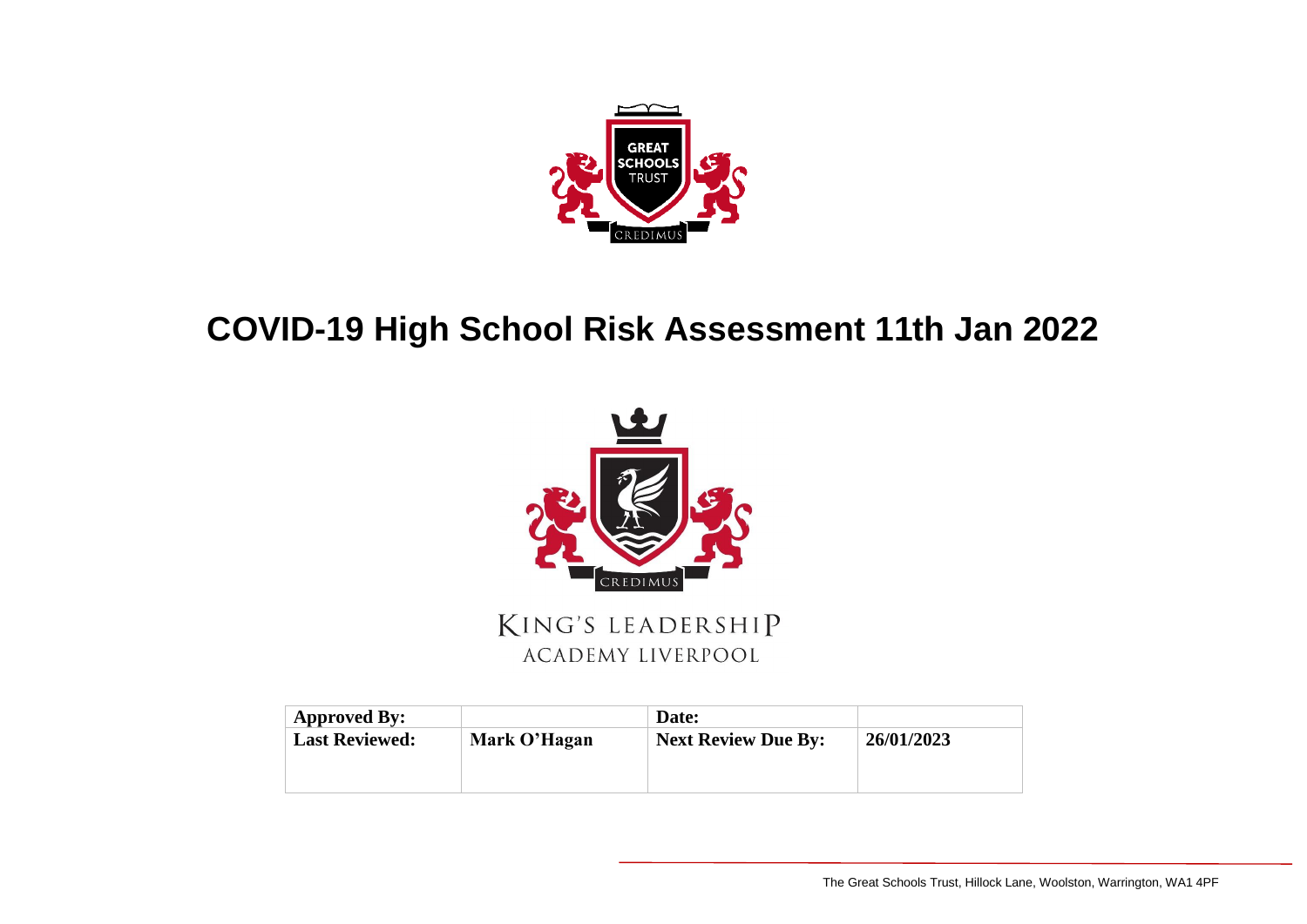| <b>Area/Activity Assessed</b>                                                                                                                                                                                                                                                                                                                       |                    | High School - COVID-19 (Step 4) Autumn Term |                   |             |                               |             |                         |  | Headteacher/Principal           |             |                                   |
|-----------------------------------------------------------------------------------------------------------------------------------------------------------------------------------------------------------------------------------------------------------------------------------------------------------------------------------------------------|--------------------|---------------------------------------------|-------------------|-------------|-------------------------------|-------------|-------------------------|--|---------------------------------|-------------|-----------------------------------|
| <b>Persons Exposed</b>                                                                                                                                                                                                                                                                                                                              | <b>Employees</b>   | $\boxtimes$                                 | <b>Contractor</b> | $\boxtimes$ | Young                         |             | <b>Expectant</b>        |  | <b>Visitors</b>                 | $\boxtimes$ | <b>Trespassers</b>                |
| <b>Frequency of Exposure</b>                                                                                                                                                                                                                                                                                                                        | <b>Continually</b> |                                             | <b>Hourly</b>     |             | <b>Person</b><br><b>Daily</b> | $\boxtimes$ | Mother<br><b>Weekly</b> |  | and/or Public<br><b>Monthly</b> |             | Yearly                            |
| <b>Duration of Exposure</b>                                                                                                                                                                                                                                                                                                                         | Less than<br>1hr   |                                             | $1-2$ hrs         |             | $3-4$ hrs                     |             | $5-6$ hrs               |  | $7-8$ hrs                       |             | $\boxtimes$<br>More than<br>8 hrs |
| 0-8 - Low risk No Action Required.<br>Probability - (5=Very Likely, 4= Likely, 3= Quite Possible, 2= Possible, 1= Unlikely)<br>9-15 - Medium risk Ensure adequate controls are in use.<br>- (5=Catastrophic, 4=Major, 3=Moderate, 2=Minor, 1=Insignificant)<br>Severity<br>16-25 - High Risk Stop operation and implement adequate control measures |                    |                                             |                   |             |                               |             |                         |  |                                 |             |                                   |

This Risk Assessment was implemented on 14/07/2021 by Compliance Education It will be reviewed on a regular basis and when there have been significant changes in government, United Kingdom Health Security Agency (UKHSA) and local authority guidance.

The risk assessment highlights all control measures the school has put in place to ensure the school is COVID-Secure for all staff, students, visitors and contractors. See the school Plan for further information on how these control measures will be implemented

| <b>Risk Assessment(s) Reviewed</b>           | <b>Name of Reviewer</b> | <b>Date</b> | <b>Signature</b> |
|----------------------------------------------|-------------------------|-------------|------------------|
| Update to government guidance September 2021 | Lee Barritt             | 01/10/2021  | L Barritt        |
| Review                                       | Lee Barritt             | 20/10/2021  | L Barrítt        |
| Review                                       | Lee Barritt             | 01/11/2021  | L Barritt        |
| Review                                       | Mike Long               | 30/11/2021  | M Long           |
| Review                                       | Mike Long               | 10/12/2021  | M Long           |
| Review                                       | Mike Long               | 03/01/2022  | M Long           |
| Review                                       | Mike Long               | 11/01/2022  | M Long           |
|                                              |                         |             |                  |
|                                              |                         |             |                  |
|                                              |                         |             |                  |
|                                              |                         |             |                  |
|                                              |                         |             |                  |
|                                              |                         |             |                  |
|                                              |                         |             |                  |
|                                              |                         |             |                  |
|                                              |                         |             |                  |

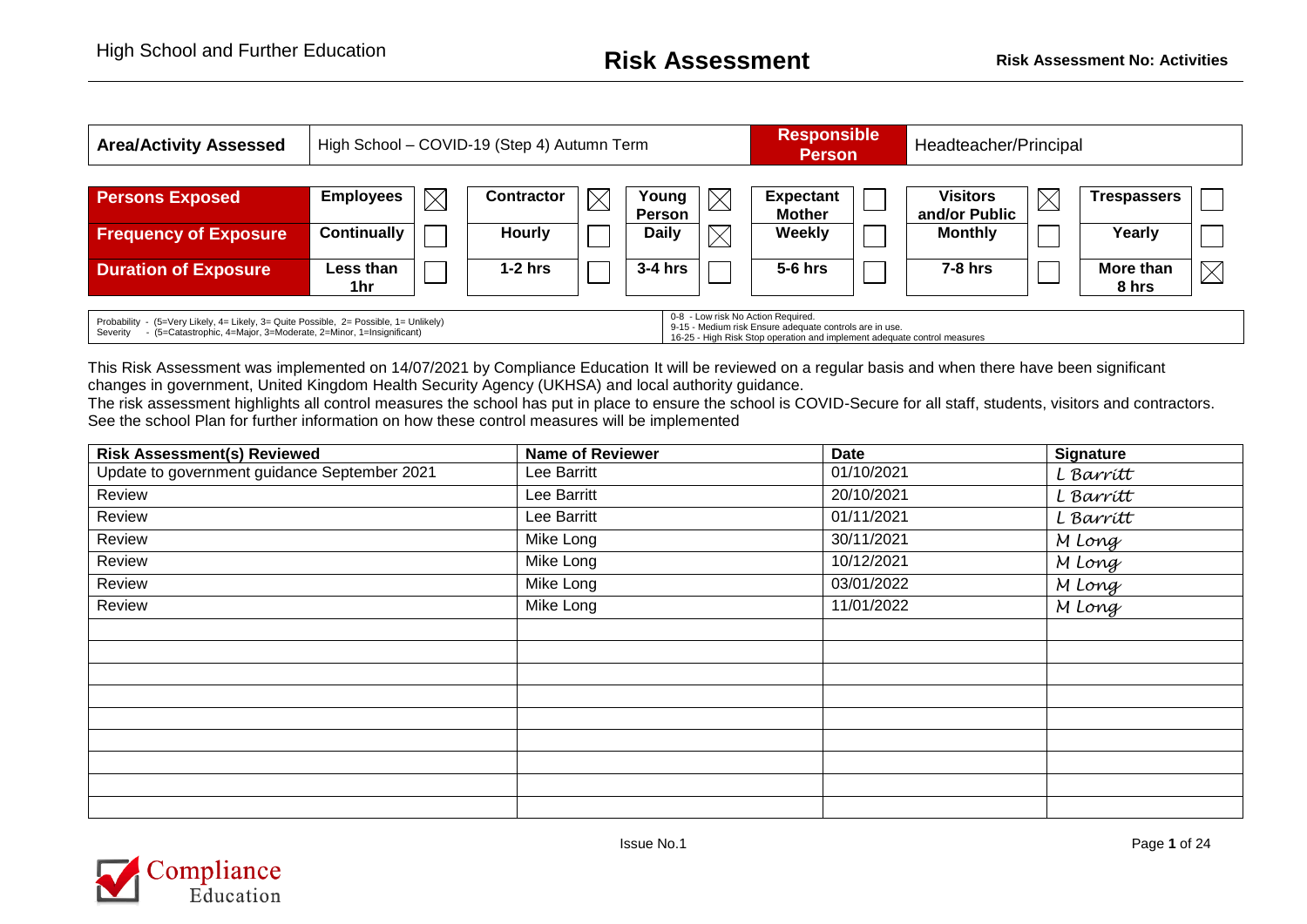| <b>Risk</b><br><b>Severity</b><br><b>Severity</b><br><b>Probability</b><br><b>Risk</b><br><b>Controls</b><br>Probability<br>Where necessary the building has been deep cleaned before<br>reopening.<br>All staff are competent and instructed with regards to the<br>procedures in place for the protection against infection from<br>Covid-19.<br>A home testing risk assessment has been produced.<br>Parents will be made aware that due to increased natural<br>ventilation, students should wear adequate clothing.<br>From September, extended school provision will operate as<br>normal. The Government's Plan B does not impact extended<br>school provision.<br>Restrictions such as keeping students in small consistent<br>groups is no longer necessary.<br>Face coverings should be worn in communal areas by staff,<br>visitors and students and all those over the age of 12 are<br>expected to wear face coverings on public transport (and<br>dedicated school transport) unless they are exempt.<br>School reopening<br>Face coverings are now required to be worn in classrooms and<br>2<br>after easing of<br>12<br>8<br>3<br>teaching spaces for students in year 7 or above as a temporary<br>4<br>4<br>restrictions<br>measure.<br>School will ensure it has a small contingency stock of face<br>coverings available if an individual has forgotten or damaged<br>their own<br>School will continue to regularly clean areas and equipment<br>thoroughly including frequently touched surfaces.<br>School has produced an outbreak management plan which will<br>include the measures required following an outbreak as a<br>result of several confirmed cases over a 10 day period.<br>All extra-curricular activities and out of school provision will not<br>require students to be allocated to a bubble.<br>Close contacts will be identified by NHS Test and Trace.<br>Individuals under the age of 18 years and 6 months old will no<br>longer be required to self-isolate if they are contacted by NHS<br>Test and Trace as a close contact.<br>School may adopt a flexible approach to learning as a last<br>resort. This will be based on staffing levels utilising all of our<br>Page 2 of 24 | <b>No</b><br><b>Hazard</b> |  | <b>Initial</b> |  |                                  |  | <b>Residual</b> |  | <b>Additional</b> |
|-----------------------------------------------------------------------------------------------------------------------------------------------------------------------------------------------------------------------------------------------------------------------------------------------------------------------------------------------------------------------------------------------------------------------------------------------------------------------------------------------------------------------------------------------------------------------------------------------------------------------------------------------------------------------------------------------------------------------------------------------------------------------------------------------------------------------------------------------------------------------------------------------------------------------------------------------------------------------------------------------------------------------------------------------------------------------------------------------------------------------------------------------------------------------------------------------------------------------------------------------------------------------------------------------------------------------------------------------------------------------------------------------------------------------------------------------------------------------------------------------------------------------------------------------------------------------------------------------------------------------------------------------------------------------------------------------------------------------------------------------------------------------------------------------------------------------------------------------------------------------------------------------------------------------------------------------------------------------------------------------------------------------------------------------------------------------------------------------------------------------------------------------------------------------------------------------------------------------------------|----------------------------|--|----------------|--|----------------------------------|--|-----------------|--|-------------------|
|                                                                                                                                                                                                                                                                                                                                                                                                                                                                                                                                                                                                                                                                                                                                                                                                                                                                                                                                                                                                                                                                                                                                                                                                                                                                                                                                                                                                                                                                                                                                                                                                                                                                                                                                                                                                                                                                                                                                                                                                                                                                                                                                                                                                                                   |                            |  |                |  | <b>Existing Control Measures</b> |  |                 |  |                   |
|                                                                                                                                                                                                                                                                                                                                                                                                                                                                                                                                                                                                                                                                                                                                                                                                                                                                                                                                                                                                                                                                                                                                                                                                                                                                                                                                                                                                                                                                                                                                                                                                                                                                                                                                                                                                                                                                                                                                                                                                                                                                                                                                                                                                                                   |                            |  |                |  | Issue No.1                       |  |                 |  |                   |

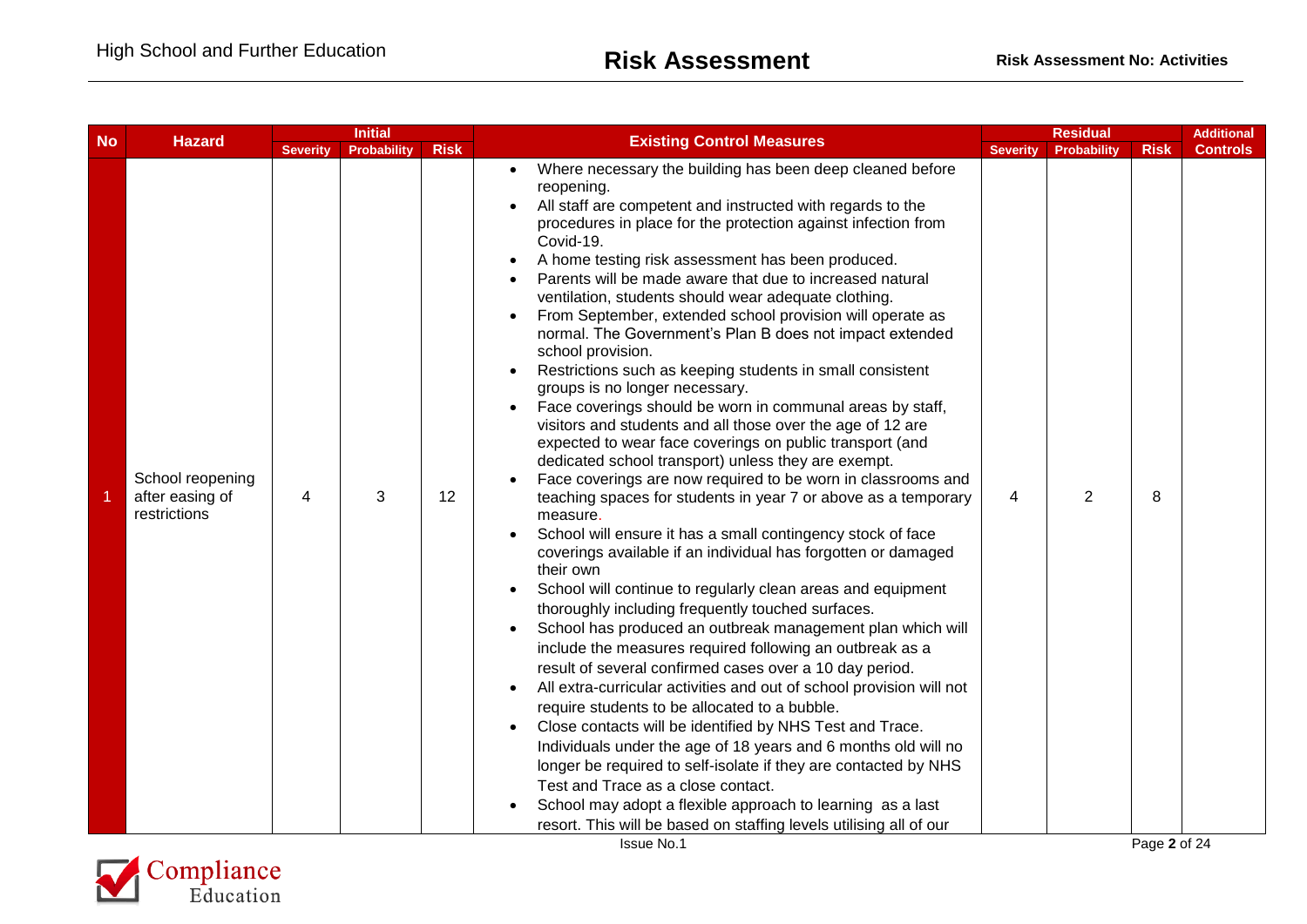|           |               | <b>Severity</b> | <b>Initial</b>     |             |                                                                                                                                                                                                                                                                                                                                                                                                                                                                                                                                                                                                                                                                                                                                                                                                                                                                                                                                                                                                                                                                                                                                                                                                                                                                                                                                                                                                                                                                                                                                                                                                                                                                                                                                                                                                                                                                                                                       | <b>Residual</b> |             |             | <b>Additional</b> |
|-----------|---------------|-----------------|--------------------|-------------|-----------------------------------------------------------------------------------------------------------------------------------------------------------------------------------------------------------------------------------------------------------------------------------------------------------------------------------------------------------------------------------------------------------------------------------------------------------------------------------------------------------------------------------------------------------------------------------------------------------------------------------------------------------------------------------------------------------------------------------------------------------------------------------------------------------------------------------------------------------------------------------------------------------------------------------------------------------------------------------------------------------------------------------------------------------------------------------------------------------------------------------------------------------------------------------------------------------------------------------------------------------------------------------------------------------------------------------------------------------------------------------------------------------------------------------------------------------------------------------------------------------------------------------------------------------------------------------------------------------------------------------------------------------------------------------------------------------------------------------------------------------------------------------------------------------------------------------------------------------------------------------------------------------------------|-----------------|-------------|-------------|-------------------|
| <b>No</b> | <b>Hazard</b> |                 | <b>Probability</b> | <b>Risk</b> | <b>Existing Control Measures</b>                                                                                                                                                                                                                                                                                                                                                                                                                                                                                                                                                                                                                                                                                                                                                                                                                                                                                                                                                                                                                                                                                                                                                                                                                                                                                                                                                                                                                                                                                                                                                                                                                                                                                                                                                                                                                                                                                      | <b>Severity</b> | Probability | <b>Risk</b> | <b>Controls</b>   |
|           |               |                 |                    |             | available teaching and non-teaching workforce to maximise on-<br>site education for as many pupils as possible.<br>Staff and students who have been identified as a contact of<br>someone with COVID-19 - whether Omicron or not - are<br>encouraged take an NHS rapid lateral flow test every day for 7<br>days to help slow the spread of COVID-19. This replaces the<br>requirement for Omicron contacts to isolate for 10 days and<br>applies to:<br>fully vaccinated adults (people who have had 2 jabs)<br>all pupils/students aged 5 to 18 years and 6 months<br>(regardless of vaccination status)<br>individuals who can prove they are unable to be vaccinated for<br>clinical reasons and<br>people taking part, or have taken part, in an approved clinical<br>trial for a COVD-19 vaccine<br>School will encourage vaccine take up including boosters and<br>enable staff who are eligible for a vaccination to attend booked<br>appointments where possible (even if during term time).<br>All students over the age of 12 are now eligible for a COVID-19<br>vaccination and the majority will be offered the vaccine via the<br>school-based programme.<br>Staff and students who record a positive LFT or PCR test may<br>end their 10 day isolation period early in most circumstances<br>unless you cannot test for any reason.<br>Staff and students may now take LFD tests on day 6 and day 7<br>of their self-isolation period. Those who receive two negative<br>test results are no longer required to complete 10 full days of<br>self-isolation. The first test must be taken no earlier than day 6<br>of the self-isolation period and tests must be taken 24 hours<br>apart. If both these test results are negative, and the person<br>does not have a high temperature, they may end their self-<br>isolation after the second negative test result and return to<br>school from day 7. |                 |             |             |                   |

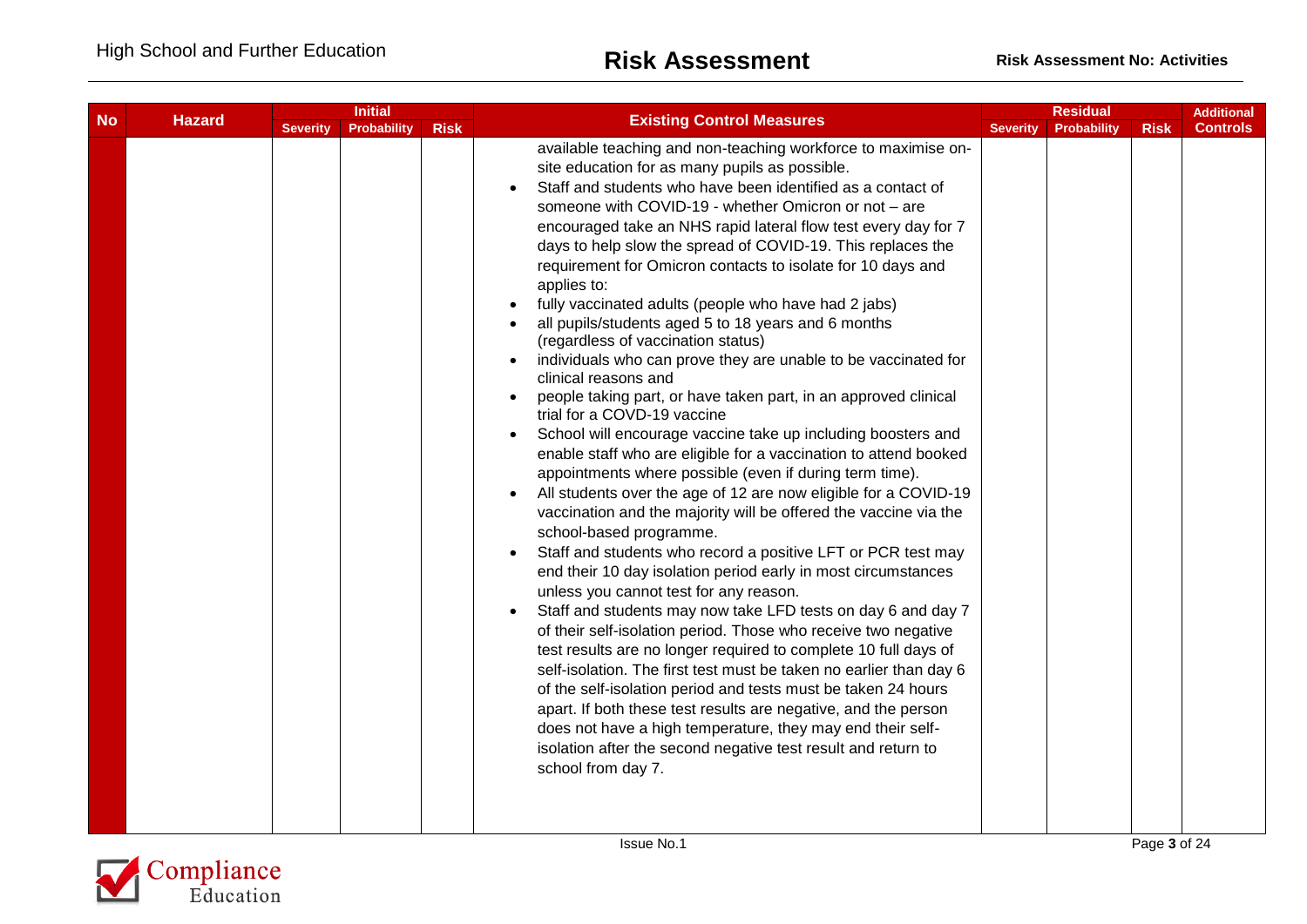|           | <b>Initial</b><br><b>Hazard</b> |             |             |                                                                                                                                                                                                                                                                                                                                                                                      |                 | <b>Residual</b> |             | <b>Additional</b>                                                   |
|-----------|---------------------------------|-------------|-------------|--------------------------------------------------------------------------------------------------------------------------------------------------------------------------------------------------------------------------------------------------------------------------------------------------------------------------------------------------------------------------------------|-----------------|-----------------|-------------|---------------------------------------------------------------------|
| <b>No</b> | <b>Severity</b>                 | Probability | <b>Risk</b> | <b>Existing Control Measures</b>                                                                                                                                                                                                                                                                                                                                                     | <b>Severity</b> | Probability     | <b>Risk</b> | <b>Controls</b>                                                     |
|           |                                 |             |             | From the 11 <sup>th</sup> January 2022, staff and students who have a positive<br>lateral flow device (LFD) test result are no longer required to have a<br>follow-up (PCR) test, and they should stay at home and self-isolate<br>immediately.                                                                                                                                      |                 |                 |             |                                                                     |
|           |                                 |             |             | Staff and students who have a positive LFD test result should only<br>have a follow-up PCR test if:                                                                                                                                                                                                                                                                                  |                 |                 |             |                                                                     |
|           |                                 |             |             | they wish to claim the Test and Trace Support Payment                                                                                                                                                                                                                                                                                                                                |                 |                 |             |                                                                     |
|           |                                 |             |             | they have a health condition that means they may be suitable<br>➤<br>for new coronavirus (COVID-19) treatments                                                                                                                                                                                                                                                                       |                 |                 |             |                                                                     |
|           |                                 |             |             | they are taking LFD tests as part of research or surveillance<br>programmes, and the programme asks them to do so                                                                                                                                                                                                                                                                    |                 |                 |             | <b>School</b>                                                       |
|           |                                 |             |             | they have a positive day 2 LFD test after arriving in England.<br>➤                                                                                                                                                                                                                                                                                                                  |                 |                 |             | will<br>review                                                      |
|           |                                 |             |             | Staff and pupils without symptoms may return to school and are not<br>required to take any more LFD tests to release themselves from<br>isolation after the 10th day of their isolation period even if they have a<br>positive LFD test result. If they still have a high temperature after 10<br>days or are otherwise unwell, they should stay at home and seek<br>medical advice. |                 |                 |             | the<br>eligibly<br>criteria<br>for DfE<br>funded<br>air<br>cleaning |
|           |                                 |             |             | Stay at home: guidance for households with possible or<br>confirmed coronavirus (COVID-19) infection - GOV.UK<br>(www.gov.uk)                                                                                                                                                                                                                                                        |                 |                 |             | units.                                                              |
|           |                                 |             |             | <b>Working from Home</b><br>Staff who can work from home should do so from Monday 13<br>December with the prior agreement of the<br>Headteacher/Principal. Anyone who cannot work from home<br>should continue to go into work.<br>People previously considered to be particularly vulnerable,<br>clinically extremely vulnerable (CEV), and high or higher-risk                     |                 |                 |             |                                                                     |

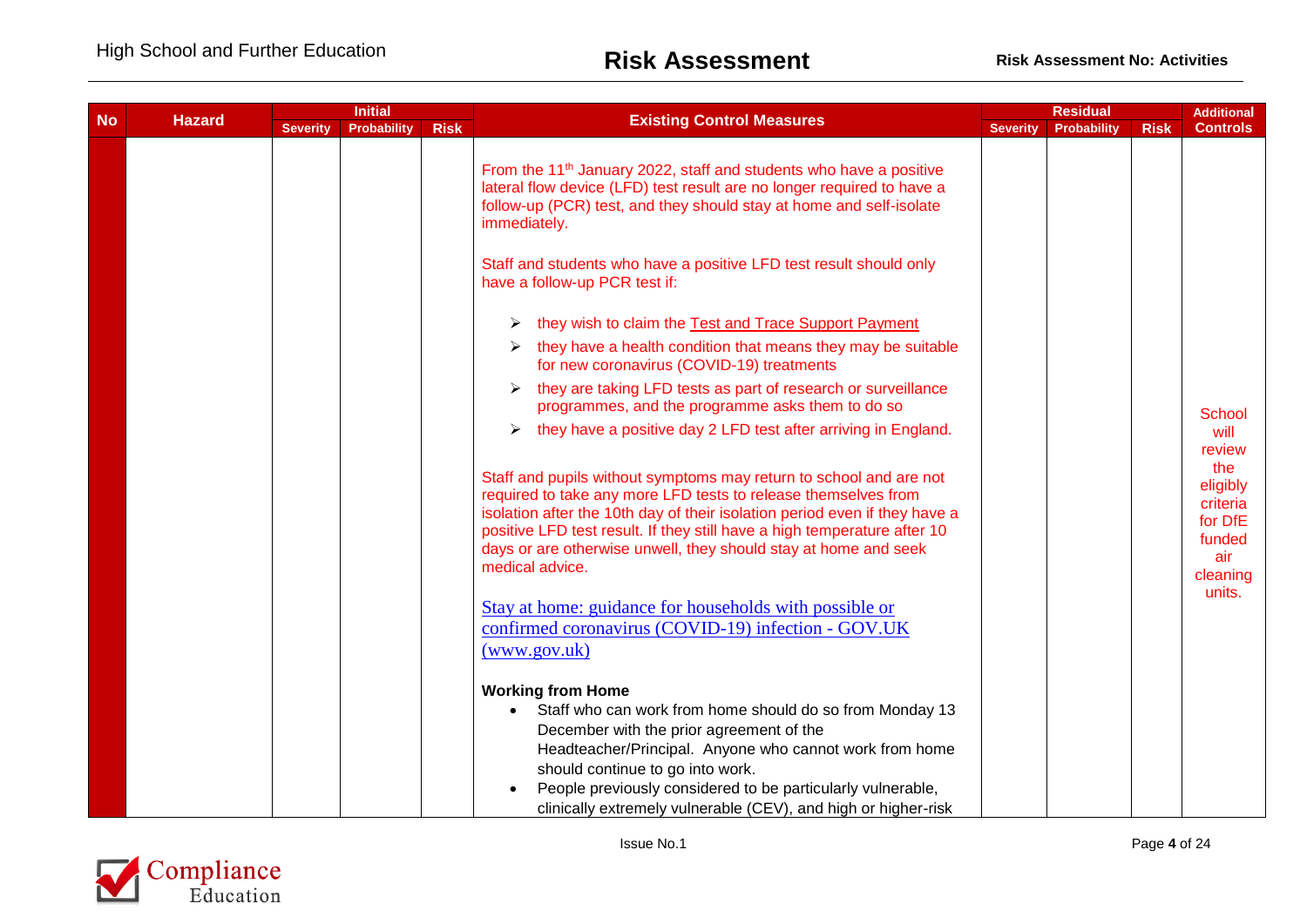|                 | <b>Initial</b> |             |                                                                                                                                                                                                                                                                                                                                                                                                                                                                                                                                                                                                                                                                                                                                                                                                                                                                                                                                                                                                                 | <b>Residual</b>                                                                                                                                           |             |             | <b>Additional</b> |
|-----------------|----------------|-------------|-----------------------------------------------------------------------------------------------------------------------------------------------------------------------------------------------------------------------------------------------------------------------------------------------------------------------------------------------------------------------------------------------------------------------------------------------------------------------------------------------------------------------------------------------------------------------------------------------------------------------------------------------------------------------------------------------------------------------------------------------------------------------------------------------------------------------------------------------------------------------------------------------------------------------------------------------------------------------------------------------------------------|-----------------------------------------------------------------------------------------------------------------------------------------------------------|-------------|-------------|-------------------|
| <b>Severity</b> | Probability    | <b>Risk</b> | <b>Existing Control Measures</b>                                                                                                                                                                                                                                                                                                                                                                                                                                                                                                                                                                                                                                                                                                                                                                                                                                                                                                                                                                                | <b>Severity</b>                                                                                                                                           | Probability | <b>Risk</b> | <b>Controls</b>   |
|                 |                |             | are not being advised to shield again (any personal advice<br>from a specialist or clinician on additional precautions to take<br>should continue to be followed).                                                                                                                                                                                                                                                                                                                                                                                                                                                                                                                                                                                                                                                                                                                                                                                                                                              |                                                                                                                                                           |             |             |                   |
|                 |                |             | For individuals or groups of self-isolating students, remote<br>education plans are in place and school will provide this<br>provision when necessary.<br>School has produced an outbreak management plan which<br>includes the measures required following an outbreak as a<br>result of several confirmed cases over a 10 day period.<br>School will revisit its outbreak management plan and keep<br>informed of changes within the contingency framework<br>guidance, to ensure it is well prepared for any future changes.                                                                                                                                                                                                                                                                                                                                                                                                                                                                                 |                                                                                                                                                           |             |             |                   |
|                 |                |             | <b>Ventilation</b><br>Adequate ventilation is provided whilst students and staff are<br>on site.<br>Windows may be partially opened in conjunction with heating<br>systems to maintain a comfortable balance.<br>Staff must remember to open windows at the start of the day or<br>during break times to allow for adequate ventilation in<br>classrooms<br>School will ensure any events held in the school i.e. plays etc<br>will be in a location where ventilation is maximised.<br>If possible, systems will be adjusted to full fresh air or, if this is<br>not possible, then systems will be operated as normal as long<br>as they are within a single room and supplemented by an<br>outdoor air supply.<br>School has a supply of CO2 monitors so staff can quickly<br>identify where ventilation requires improvement.<br><b>Testing As part of Governments guidelines</b><br>• All staff and students will have access to coronavirus tests and<br>will be encouraged to test twice weekly at home. |                                                                                                                                                           |             |             |                   |
|                 |                |             |                                                                                                                                                                                                                                                                                                                                                                                                                                                                                                                                                                                                                                                                                                                                                                                                                                                                                                                                                                                                                 | <b>Contingency Plans</b><br>The school will provide students with home testing kits where<br>supply is available and they will be asked to test twice per |             |             |                   |

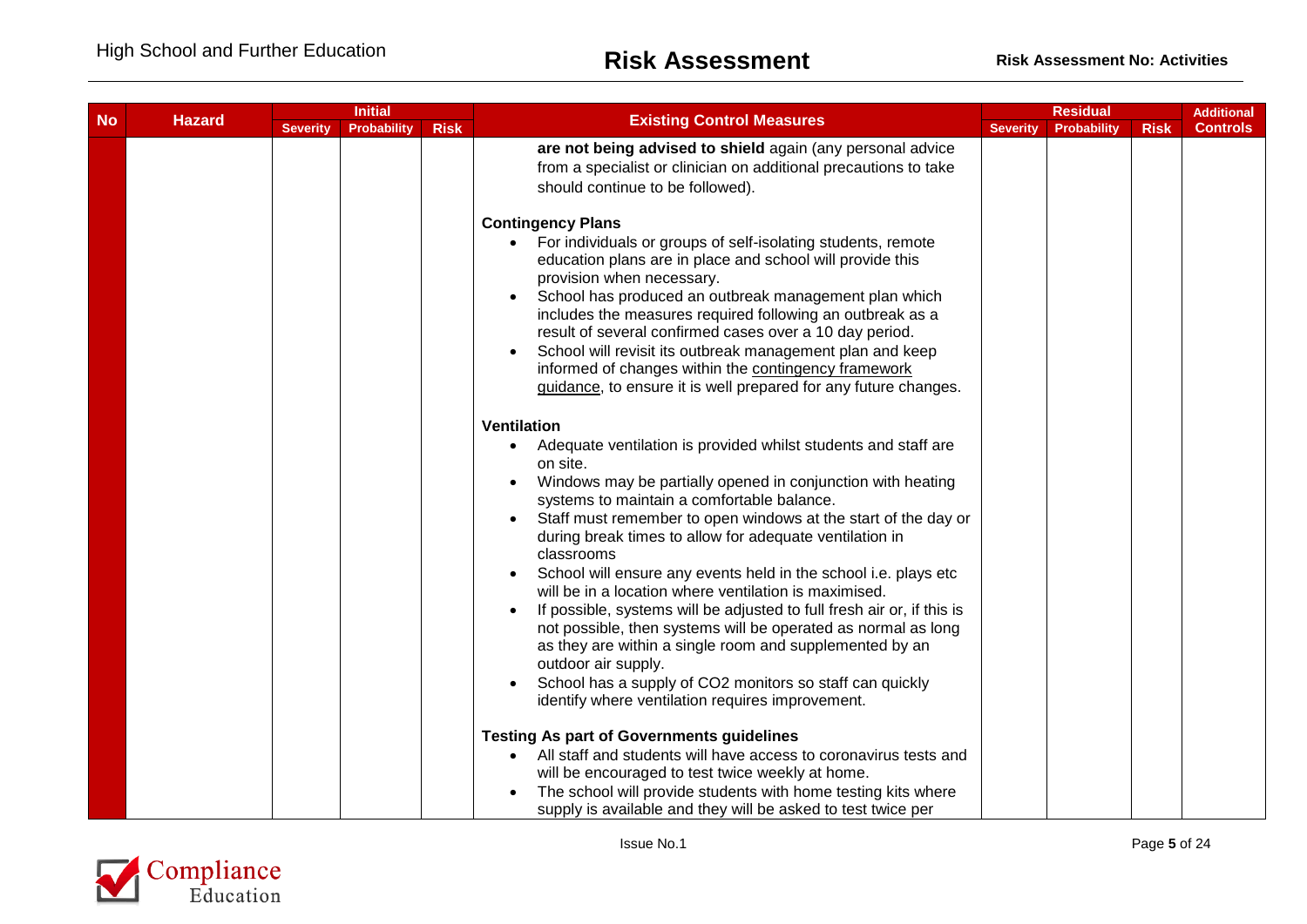| <b>No</b><br><b>Hazard</b> |  | <b>Initial</b>  |                    |             |                                                                                                                                                                                                                                                                                                                                                                                                                                                                                                                                                                                                                                                                                                                                                                                                                                                                                                                                                                                                                                                                                                                                                                                                       | <b>Residual</b> |                    | <b>Additional</b> |                 |
|----------------------------|--|-----------------|--------------------|-------------|-------------------------------------------------------------------------------------------------------------------------------------------------------------------------------------------------------------------------------------------------------------------------------------------------------------------------------------------------------------------------------------------------------------------------------------------------------------------------------------------------------------------------------------------------------------------------------------------------------------------------------------------------------------------------------------------------------------------------------------------------------------------------------------------------------------------------------------------------------------------------------------------------------------------------------------------------------------------------------------------------------------------------------------------------------------------------------------------------------------------------------------------------------------------------------------------------------|-----------------|--------------------|-------------------|-----------------|
|                            |  | <b>Severity</b> | <b>Probability</b> | <b>Risk</b> | <b>Existing Control Measures</b>                                                                                                                                                                                                                                                                                                                                                                                                                                                                                                                                                                                                                                                                                                                                                                                                                                                                                                                                                                                                                                                                                                                                                                      | <b>Severity</b> | <b>Probability</b> | <b>Risk</b>       | <b>Controls</b> |
|                            |  |                 |                    |             | week. Tests should completed 3 to 5 days apart (min 3 days),<br>in accordance with government guidelines.<br>School will ask parents, guardians and other visitors to take a<br>lateral flow device (LFD) test before entering school.<br>A home testing risk assessment has been produced.<br>Staff will be supplied with LFD test kits to self-swab and test<br>themselves twice a week at home and will report their result to<br>NHS Test and Trace as soon as the test is completed, this will<br>be either online or by telephone as indicated in the home test<br>kit. Staff and students will be required to notify school if their<br>result is positive. Contact tracing will be completed by NHS<br>track and trace.<br>Staff will be strongly encouraged to continue regular LFD<br>testing and report their results to test and report. Students will<br>be reminded of the importance of regular LFD testing.<br>Close contacts will be identified by NHS Test and Trace. Staff<br>and students are not required to self-isolate if they live in the<br>same household as someone with COVID-19, or are a close<br>contact of someone with COVID-19, and any of the following<br>apply: |                 |                    |                   |                 |
|                            |  |                 |                    |             | they are fully vaccinated                                                                                                                                                                                                                                                                                                                                                                                                                                                                                                                                                                                                                                                                                                                                                                                                                                                                                                                                                                                                                                                                                                                                                                             |                 |                    |                   |                 |
|                            |  |                 |                    |             | they are below the age of 18 years and 6 months                                                                                                                                                                                                                                                                                                                                                                                                                                                                                                                                                                                                                                                                                                                                                                                                                                                                                                                                                                                                                                                                                                                                                       |                 |                    |                   |                 |
|                            |  |                 |                    |             | they have taken part in or are currently part of an<br>approved COVID-19 vaccine trial                                                                                                                                                                                                                                                                                                                                                                                                                                                                                                                                                                                                                                                                                                                                                                                                                                                                                                                                                                                                                                                                                                                |                 |                    |                   |                 |
|                            |  |                 |                    |             | they are not able to get vaccinated for medical reason                                                                                                                                                                                                                                                                                                                                                                                                                                                                                                                                                                                                                                                                                                                                                                                                                                                                                                                                                                                                                                                                                                                                                |                 |                    |                   |                 |
|                            |  |                 |                    |             | Staff and students who have been identified as a contact of someone<br>with COVID-19 - whether Omicron or not - should take an NHS rapid<br>lateral flow test every day for 7 days to help slow the spread of COVID-<br>19. This replaces the requirement for Omicron contacts to isolate for 10<br>days and applies to:                                                                                                                                                                                                                                                                                                                                                                                                                                                                                                                                                                                                                                                                                                                                                                                                                                                                              |                 |                    |                   |                 |
|                            |  |                 |                    |             | fully vaccinated adults<br>all pupils/students aged 5 to 18 years and 6 months<br>(regardless of vaccination status)                                                                                                                                                                                                                                                                                                                                                                                                                                                                                                                                                                                                                                                                                                                                                                                                                                                                                                                                                                                                                                                                                  |                 |                    |                   |                 |

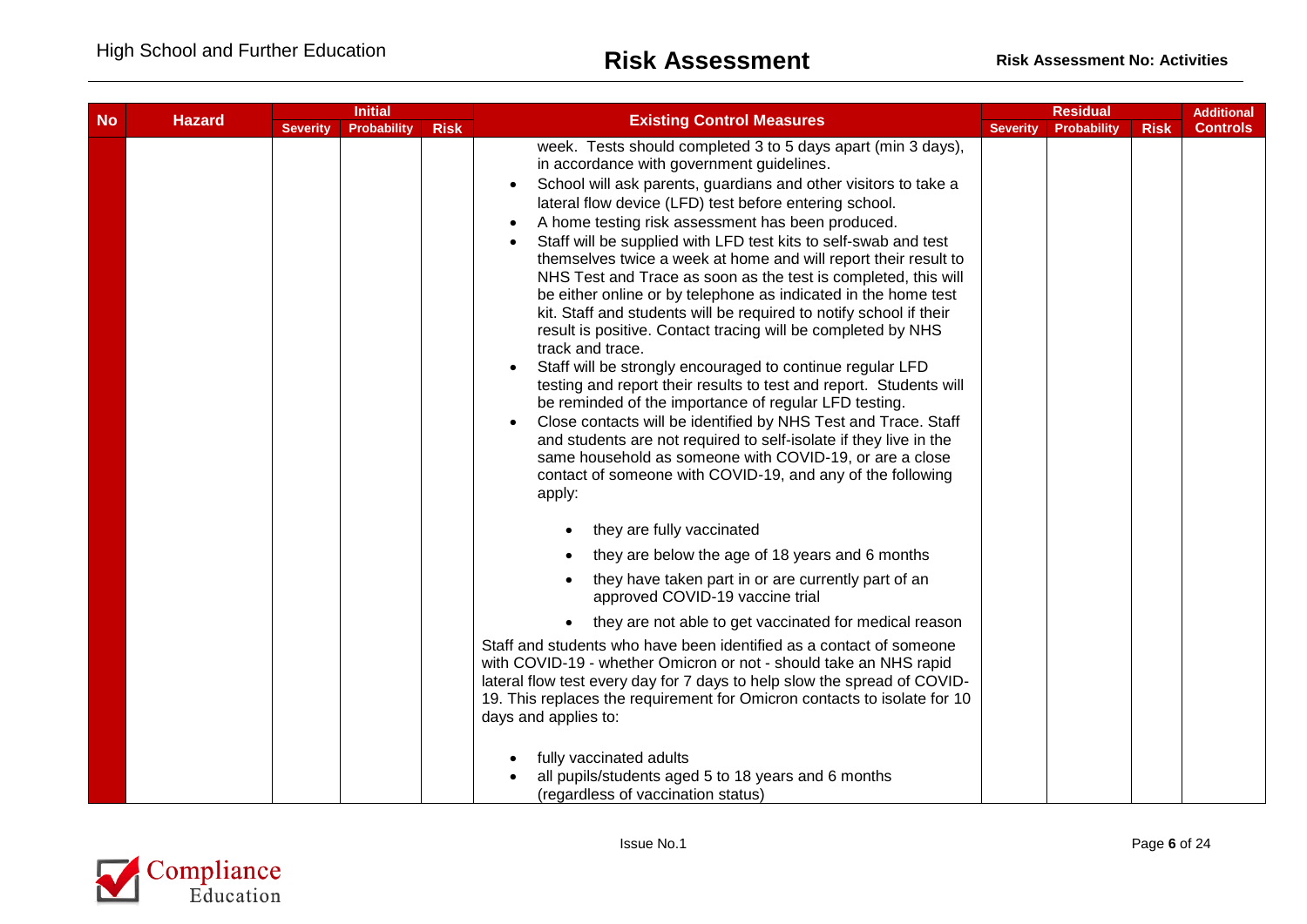| <b>No</b><br><b>Hazard</b> |                                                     | <b>Initial</b>  |                    |             | <b>Existing Control Measures</b>                                                                                                                                                                                                                                                                                                                                                                                                                                                                                                                                                                                                                                                                                                                                                                                                                                                                                                                                                                                                                                     |                 | <b>Residual</b>    |             | <b>Additional</b> |
|----------------------------|-----------------------------------------------------|-----------------|--------------------|-------------|----------------------------------------------------------------------------------------------------------------------------------------------------------------------------------------------------------------------------------------------------------------------------------------------------------------------------------------------------------------------------------------------------------------------------------------------------------------------------------------------------------------------------------------------------------------------------------------------------------------------------------------------------------------------------------------------------------------------------------------------------------------------------------------------------------------------------------------------------------------------------------------------------------------------------------------------------------------------------------------------------------------------------------------------------------------------|-----------------|--------------------|-------------|-------------------|
|                            |                                                     | <b>Severity</b> | <b>Probability</b> | <b>Risk</b> |                                                                                                                                                                                                                                                                                                                                                                                                                                                                                                                                                                                                                                                                                                                                                                                                                                                                                                                                                                                                                                                                      | <b>Severity</b> | <b>Probability</b> | <b>Risk</b> | <b>Controls</b>   |
|                            |                                                     |                 |                    |             | individuals who can prove they are unable to be vaccinated for<br>clinical reasons<br>people taking part, or have taken part, in an approved clinical<br>trial for a COVD-19 vaccine<br>If contacted by NHS Track and Trace, staff and students<br>(parents) will informed they have been in close contact with a<br>positive case and advised to take a PCR test. School will<br>encourage all individuals to take a PCR test if advised to do so.<br>School will work with NHS Track and Trace to identify close<br>contacts of a positive case if requested.<br>Symptomatic individuals and those who record a positive test<br>result will still be required to self-isolate.<br>Further guidance for staff can be found in the link below;<br>Schools COVID-19 operational guidance (applies until                                                                                                                                                                                                                                                              |                 |                    |             |                   |
| $\overline{2}$             | Transmission of<br>Covid 19 due to<br>close contact | 4               | 4                  | 16          | Step 4) - GOV.UK (www.gov.uk)<br>School will continue to offer twice weekly home lateral flow<br>testing to staff.<br>Students will continue be offered lateral flow test kits to carry<br>out at home<br>Staff will continue to minimise close, face to face contact with<br>learners.<br>Any additional spaces available should be used as breakout<br>teaching areas to maximise the distance between learners and<br>staff.<br>A high level of respiratory and hand hygiene will be maintained<br>by staff and students.<br>School will maintain adequate ventilation in all used areas.<br>Where possible learners are to be seated side by side to<br>reduce face to face contact.<br>Resources that are shared between different learning classes,<br>such as Science, Art and DT equipment, will be cleaned<br>frequently / after each use.<br>To minimise close contacts, the school will limit access to site<br>to visitors and contractors, this includes drop off and pick up by<br>parents.<br>Use of shared spaces will be timetabled where possible. | 4               | 2                  | 8           |                   |

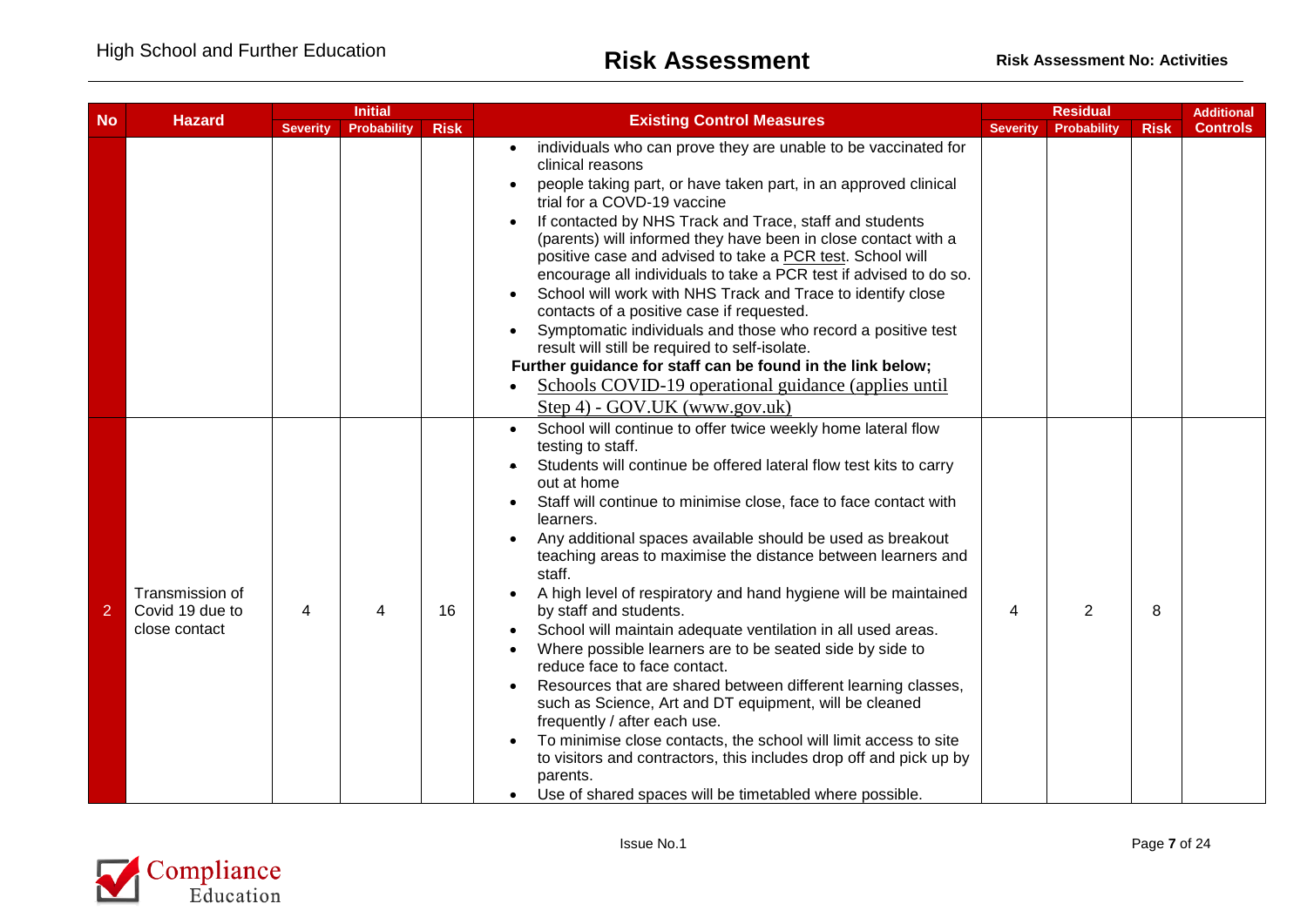| <b>No</b> | <b>Hazard</b>                                        | <b>Initial</b>  |                    |                   | <b>Existing Control Measures</b>                                                                                                                                                                                                                                                                                                                                                                                                                                                                                                                                                                                                                  |                 | <b>Residual</b>    |             |                 |
|-----------|------------------------------------------------------|-----------------|--------------------|-------------------|---------------------------------------------------------------------------------------------------------------------------------------------------------------------------------------------------------------------------------------------------------------------------------------------------------------------------------------------------------------------------------------------------------------------------------------------------------------------------------------------------------------------------------------------------------------------------------------------------------------------------------------------------|-----------------|--------------------|-------------|-----------------|
|           |                                                      | <b>Severity</b> | <b>Probability</b> | <b>Risk</b>       |                                                                                                                                                                                                                                                                                                                                                                                                                                                                                                                                                                                                                                                   | <b>Severity</b> | <b>Probability</b> | <b>Risk</b> | <b>Controls</b> |
|           |                                                      |                 |                    |                   | All students, staff and visitors will wash/sanitise hands before<br>entering the building.<br>Face coverings are recommended for use by staff and students<br>in all communal areas and whilst in the classroom.<br>All contractors and visitors will be required to wear face<br>coverings whilst in school.<br>School will ask parents, guardians and other visitors to take a<br>lateral flow device (LFD) test before entering the setting.                                                                                                                                                                                                   |                 |                    |             |                 |
| 3         | Coronavirus<br>spread from one<br>country to another | 4               | 3                  | $12 \overline{ }$ | <b>Current UK Government Travel guidelines will be followed</b><br>All travellers arriving into the UK will need to isolate and get a<br>PCR test by 'day two' after arrival. They may end their isolation<br>once they receive a negative result. If the result is positive,<br>they should continue to isolate and follow rules on isolation<br>following a positive test.<br>Unvaccinated arrivals aged over 18 will follow the existing,<br>more onerous, testing and isolation regime.<br>All Red list arrivals will enter quarantine.<br>https://www.gov.uk/guidance/travel-to-england-from-another-country-<br>during-coronavirus-covid-19 | 4               |                    | 4           |                 |

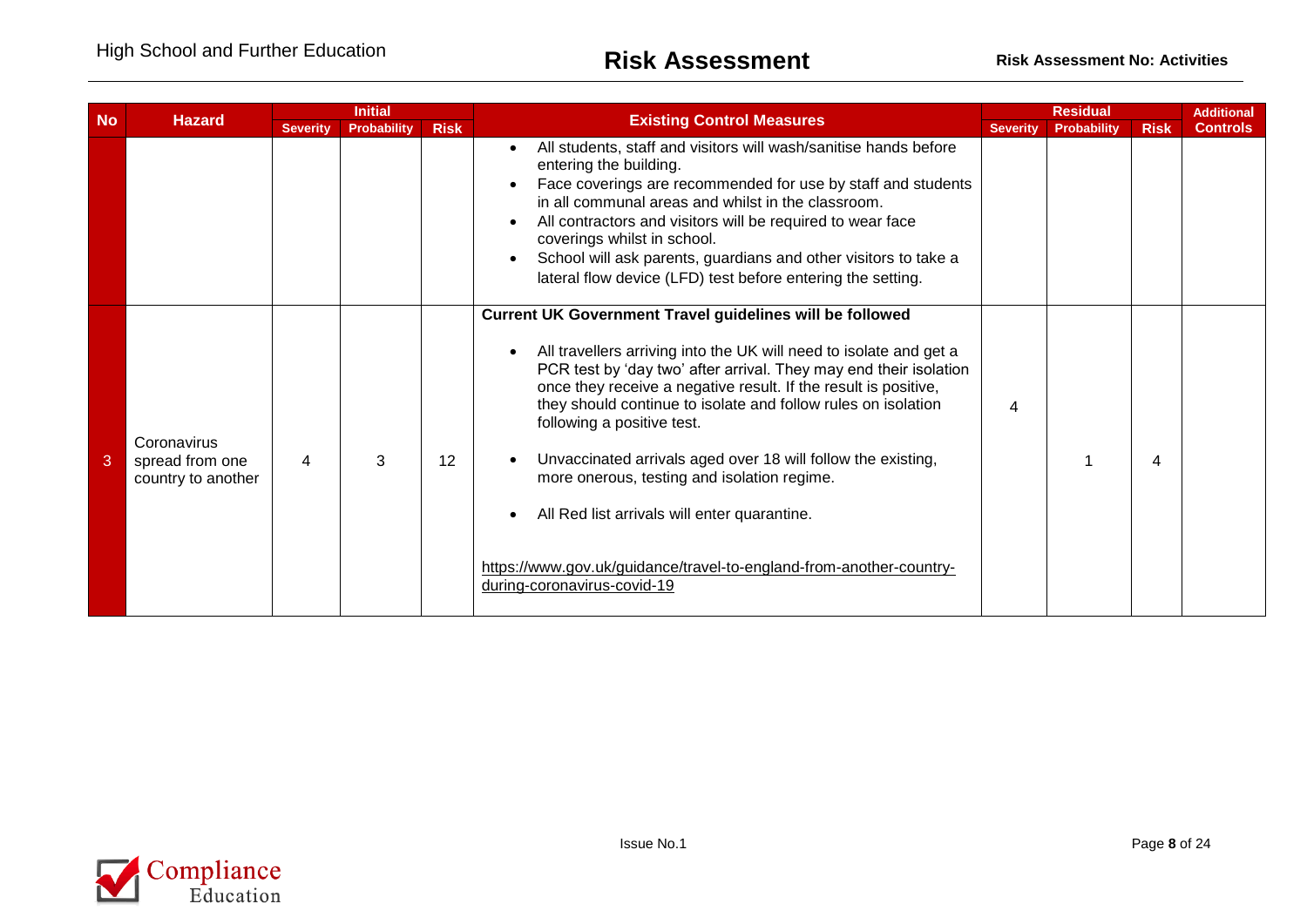| 4 | Staff and students<br>displaying<br>symptoms | 4 | 4 | 16 | Headteacher/SLT to be notified.<br>Staff and students displaying symptoms of Coronavirus will be<br>sent home and asked to follow latest government guidance.<br>Where necessary, the infected person will be moved to a<br>designated isolation room whilst arrangements are made for<br>the person to be collected and taken home. A dedicated toilet<br>has been made available. In the case of a positive result, these<br>areas will be deep cleaned / fogged before use.<br>Suitable PPE is available for staff.<br>Staff and students who have been in contact with anyone<br>displaying symptoms will wash their hands thoroughly for 20<br>seconds.<br>A staffing plan is in place to ensure safe staffing levels are<br>achievable, agreed, established and monitored appropriate to<br>group sizes/ student needs and the activities required.<br>If a student/staff member is sent home as a suspected case,<br>their work area will be cleaned/ fogged / wiped down, with PPE<br>available for staff.<br>Where students cannot attend site, distance learning will be<br>available via online learning.<br>Free School Meals: support will be provided to those<br>$\circ$<br>who are eligible for benefits-related free school meals<br>SEND: school will work collaboratively with families to<br>$\circ$<br>put in place reasonable adjustments<br>Access: school will work with families to ensure all<br>$\circ$<br>students are able to access remote education<br>(devices, internet etc)<br>If a staff member or student develops symptoms away from<br>site, they must not attend school and will follow local<br>government guidance for isolation / testing (if a parent insists<br>on a student attending school, the Headteacher can take the<br>decision to refuse the student if necessary to protect other<br>students and staff).<br>School has developed an Outbreak Management Plan.<br>Following several cases over a 10-day period, school may<br>activate their Outbreak Management Plan following advice<br>from United Kingdom Health Security Agency (UKHSA) or<br>following advice due to increased cases in the local<br>community. | 4 | $\overline{2}$ | 8 |  |
|---|----------------------------------------------|---|---|----|-----------------------------------------------------------------------------------------------------------------------------------------------------------------------------------------------------------------------------------------------------------------------------------------------------------------------------------------------------------------------------------------------------------------------------------------------------------------------------------------------------------------------------------------------------------------------------------------------------------------------------------------------------------------------------------------------------------------------------------------------------------------------------------------------------------------------------------------------------------------------------------------------------------------------------------------------------------------------------------------------------------------------------------------------------------------------------------------------------------------------------------------------------------------------------------------------------------------------------------------------------------------------------------------------------------------------------------------------------------------------------------------------------------------------------------------------------------------------------------------------------------------------------------------------------------------------------------------------------------------------------------------------------------------------------------------------------------------------------------------------------------------------------------------------------------------------------------------------------------------------------------------------------------------------------------------------------------------------------------------------------------------------------------------------------------------------------------------------------------------------------------------------------------------------------|---|----------------|---|--|

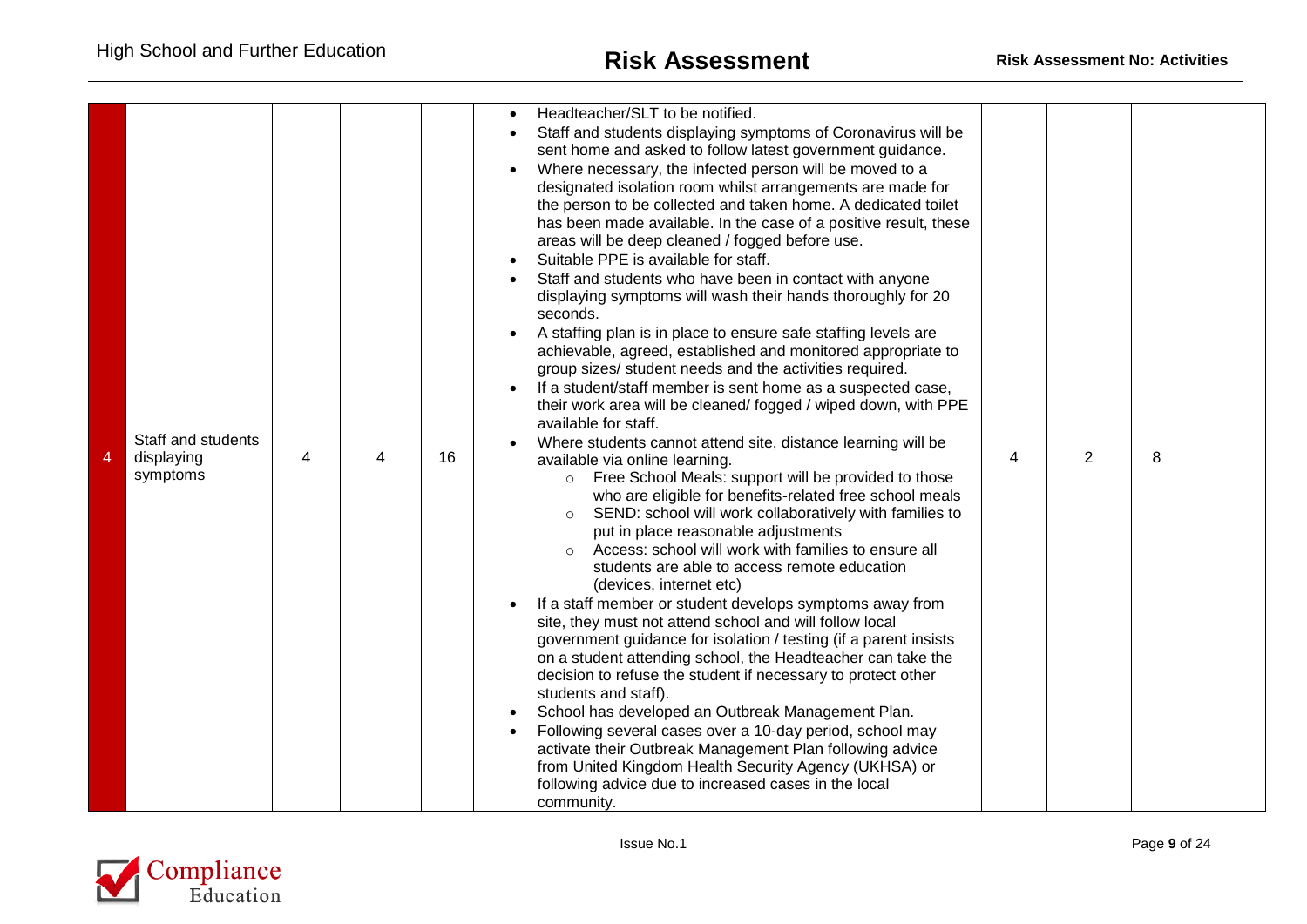|  | If school identify several cases over a 10 day period, we will<br>contact Local Health Protection via the DFE helpline for further<br>advice on 0800 046 8687 and select option 1.<br><b>Positive Result</b><br>Staff who are fully vaccinated and children under the age of 18<br>$\bullet$<br>years and 6 months old will no longer be required to self-isolate<br>if they are contacted by NHS Test and Trace as a close<br>contact. Instead these individuals will be advised to undertake<br>a PCR test.<br>Staff and students who have been identified as a contact of<br>someone with COVID-19 - whether Omicron or not - should<br>take an NHS rapid lateral flow test every day for 7 days to help<br>slow the spread of COVID-19. This replaces the requirement<br>for Omicron contacts to isolate for 10 days and applies to:<br>fully vaccinated adults (people who have had 2 jabs)<br>all pupils/students aged 5 to 18 years and 6 months<br>(regardless of vaccination status)<br>individuals who can prove they are unable to be vaccinated for<br>clinical reasons and<br>people taking part, or have taken part, in an approved clinical<br>trial for a COVD-19 vaccine<br>Symptomatic individuals and those who record a positive test<br>result will still be required to self-isolate.<br>Staff and pupils who record a positive LFT or PCR test may<br>end their 10 day isolation period early in most circumstances<br>unless you cannot test for any reason.<br>Staff and pupils may now take LFD tests on day 6 and day 7 of<br>their self-isolation period. Those who receive two negative test<br>results are no longer required to complete 10 full days of self-<br>isolation. The first test must be taken no earlier than day 6 of<br>the self-isolation period and tests must be taken 24 hours<br>apart. If both these test results are negative, and the person<br>does not have a high temperature, they may end their self-<br>isolation after the second negative test result and return to |  |
|--|----------------------------------------------------------------------------------------------------------------------------------------------------------------------------------------------------------------------------------------------------------------------------------------------------------------------------------------------------------------------------------------------------------------------------------------------------------------------------------------------------------------------------------------------------------------------------------------------------------------------------------------------------------------------------------------------------------------------------------------------------------------------------------------------------------------------------------------------------------------------------------------------------------------------------------------------------------------------------------------------------------------------------------------------------------------------------------------------------------------------------------------------------------------------------------------------------------------------------------------------------------------------------------------------------------------------------------------------------------------------------------------------------------------------------------------------------------------------------------------------------------------------------------------------------------------------------------------------------------------------------------------------------------------------------------------------------------------------------------------------------------------------------------------------------------------------------------------------------------------------------------------------------------------------------------------------------------------------------------------------------------------------------------|--|
|  | school from day 7.                                                                                                                                                                                                                                                                                                                                                                                                                                                                                                                                                                                                                                                                                                                                                                                                                                                                                                                                                                                                                                                                                                                                                                                                                                                                                                                                                                                                                                                                                                                                                                                                                                                                                                                                                                                                                                                                                                                                                                                                               |  |
|  | From the 11 <sup>th</sup> January 2022, staff and students who have a<br>positive lateral flow device (LFD) test result are no longer                                                                                                                                                                                                                                                                                                                                                                                                                                                                                                                                                                                                                                                                                                                                                                                                                                                                                                                                                                                                                                                                                                                                                                                                                                                                                                                                                                                                                                                                                                                                                                                                                                                                                                                                                                                                                                                                                            |  |
|  |                                                                                                                                                                                                                                                                                                                                                                                                                                                                                                                                                                                                                                                                                                                                                                                                                                                                                                                                                                                                                                                                                                                                                                                                                                                                                                                                                                                                                                                                                                                                                                                                                                                                                                                                                                                                                                                                                                                                                                                                                                  |  |

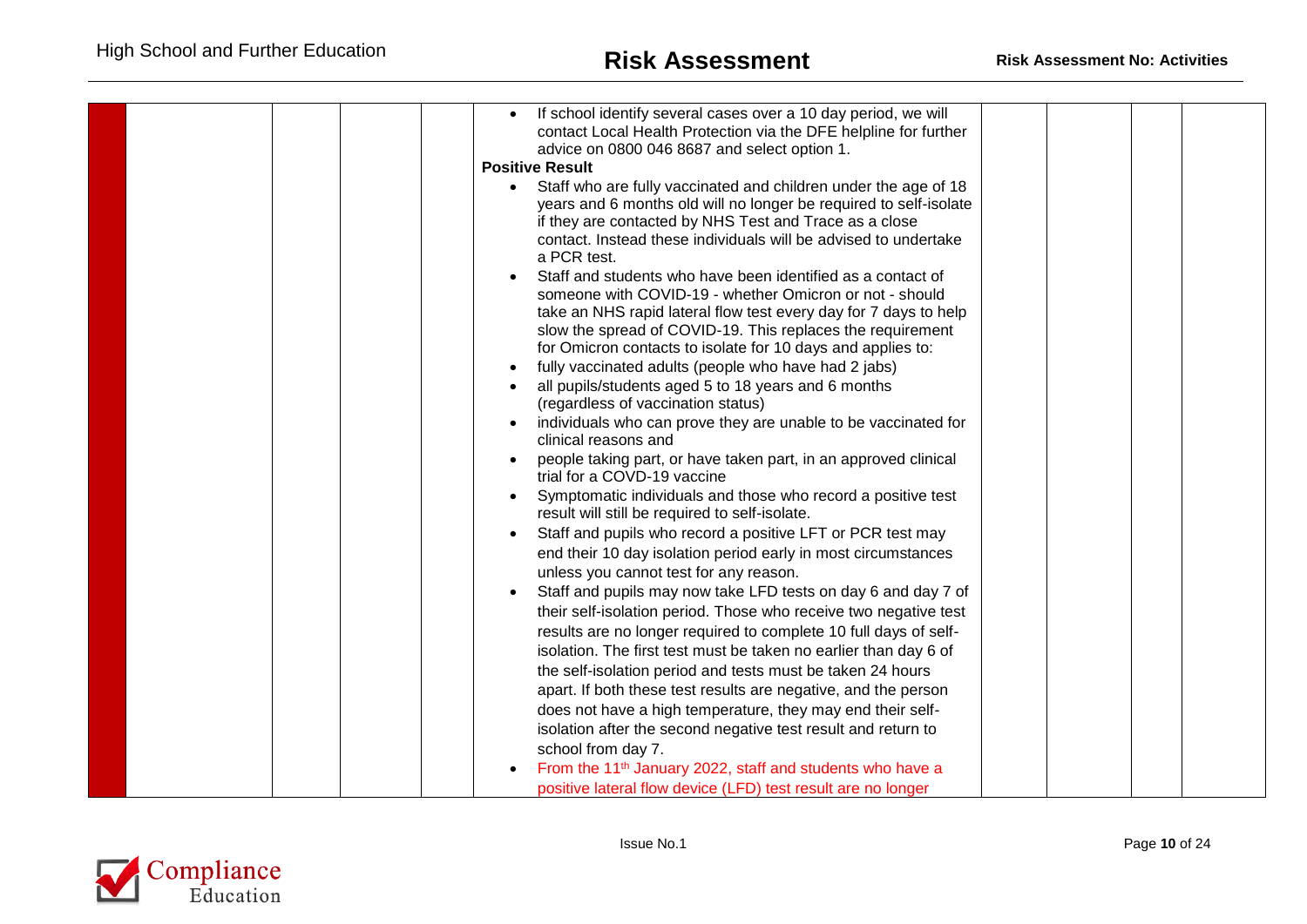| <b>No</b> | <b>Hazard</b> | <b>Initial</b>  |             | <b>Existing Control Measures</b> |                                                                                                                                                                                                                                                                                                                                                                                      |                 | <b>Residual</b>    |             | <b>Additional</b> |
|-----------|---------------|-----------------|-------------|----------------------------------|--------------------------------------------------------------------------------------------------------------------------------------------------------------------------------------------------------------------------------------------------------------------------------------------------------------------------------------------------------------------------------------|-----------------|--------------------|-------------|-------------------|
|           |               | <b>Severity</b> | Probability | <b>Risk</b>                      |                                                                                                                                                                                                                                                                                                                                                                                      | <b>Severity</b> | <b>Probability</b> | <b>Risk</b> | <b>Controls</b>   |
|           |               |                 |             |                                  | required to have a follow-up (PCR) test, and they should stay<br>at home and self-isolate immediately.                                                                                                                                                                                                                                                                               |                 |                    |             |                   |
|           |               |                 |             |                                  | Staff and students who have a positive LFD test result should only<br>have a follow-up PCR test if:                                                                                                                                                                                                                                                                                  |                 |                    |             |                   |
|           |               |                 |             |                                  | they wish to claim the Test and Trace Support Payment                                                                                                                                                                                                                                                                                                                                |                 |                    |             |                   |
|           |               |                 |             |                                  | they have a health condition that means they may be suitable<br>for new coronavirus (COVID-19) treatments                                                                                                                                                                                                                                                                            |                 |                    |             |                   |
|           |               |                 |             |                                  | they are taking LFD tests as part of research or surveillance<br>programmes, and the programme asks them to do so                                                                                                                                                                                                                                                                    |                 |                    |             |                   |
|           |               |                 |             |                                  | they have a positive day 2 LFD test after arriving in England.                                                                                                                                                                                                                                                                                                                       |                 |                    |             |                   |
|           |               |                 |             |                                  | Staff and pupils without symptoms may return to school and are not<br>required to take any more LFD tests to release themselves from<br>isolation after the 10th day of their isolation period even if they have a<br>positive LFD test result. If they still have a high temperature after 10<br>days or are otherwise unwell, they should stay at home and seek<br>medical advice. |                 |                    |             |                   |
|           |               |                 |             |                                  | Further guidance for staff can be found in<br>Schools COVID-19 operational guidance (applies until<br>Step 4) - GOV.UK (www.gov.uk)                                                                                                                                                                                                                                                  |                 |                    |             |                   |

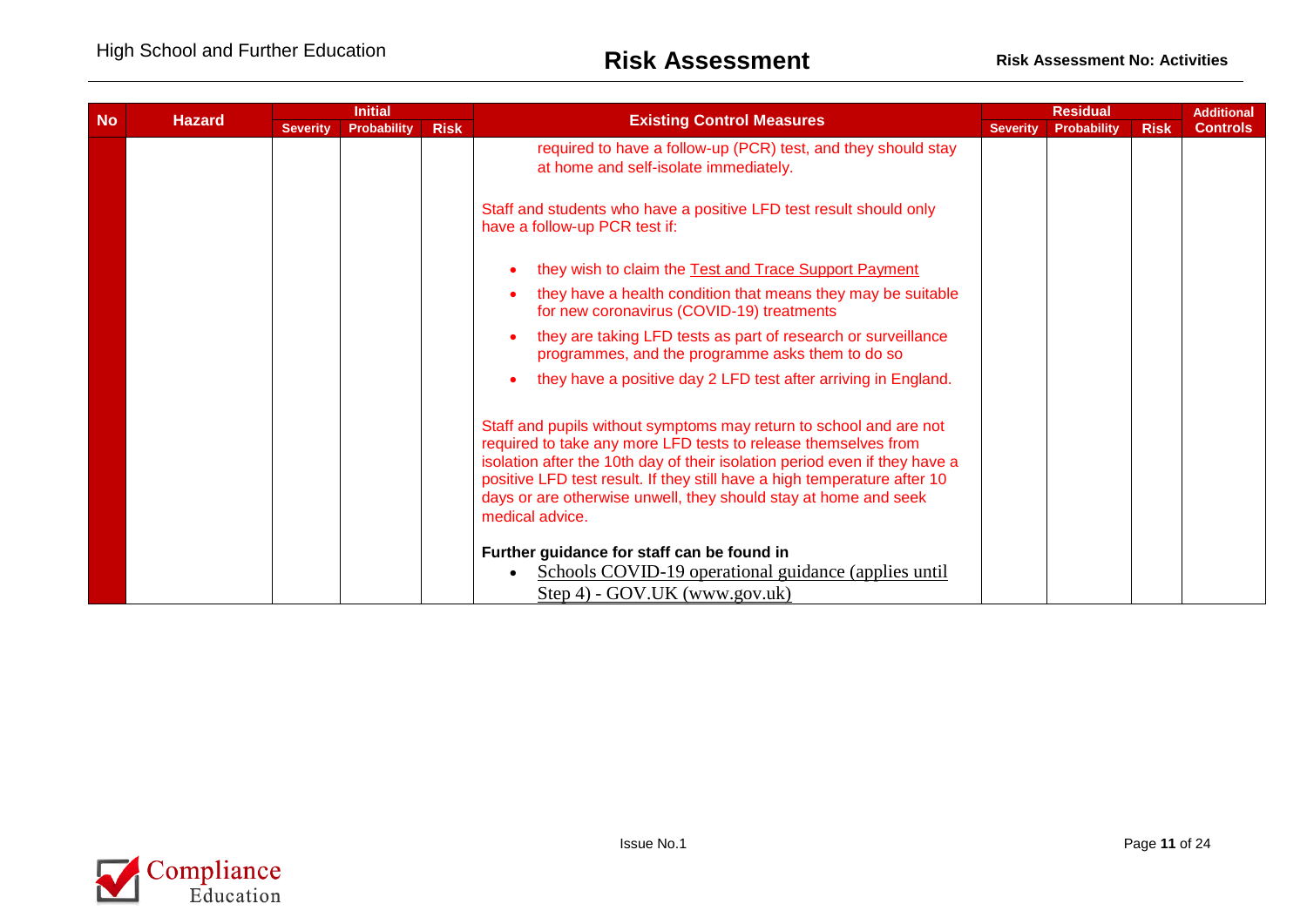| <b>No</b>       | <b>Hazard</b>                                                   |                 | <b>Initial</b>     |             |                                                                                                                                                                                                                                                                                                                                                                                                                                                                                                                                                                                                                                                                                                                                                                                                 |                 | <b>Residual</b> |             | <b>Additional</b> |
|-----------------|-----------------------------------------------------------------|-----------------|--------------------|-------------|-------------------------------------------------------------------------------------------------------------------------------------------------------------------------------------------------------------------------------------------------------------------------------------------------------------------------------------------------------------------------------------------------------------------------------------------------------------------------------------------------------------------------------------------------------------------------------------------------------------------------------------------------------------------------------------------------------------------------------------------------------------------------------------------------|-----------------|-----------------|-------------|-------------------|
|                 |                                                                 | <b>Severity</b> | <b>Probability</b> | <b>Risk</b> | <b>Existing Control Measures</b>                                                                                                                                                                                                                                                                                                                                                                                                                                                                                                                                                                                                                                                                                                                                                                | <b>Severity</b> | Probability     | <b>Risk</b> | <b>Controls</b>   |
| $\overline{5}$  | Unable to social<br>distance on public<br>transport             | 4               | 4                  | 16          | <b>Public Transport</b><br>Staff and students are advised to follow current government<br>guidelines.<br>From the 30 <sup>th</sup> November, the wearing of face masks whilst<br>travelling on public transport for staff and Year 7 students and<br>above is now mandatory.<br>The school will endeavour to encourage staff and students to<br>walk or cycle to school.<br>Students and staff are now required to wear face coverings<br>when travelling on school dedicated transport.<br><b>Car Sharing</b><br>All Staff and students will avoid car sharing where possible.<br>If car sharing is essential, windows should be opened to<br>maximise ventilation with passengers seated front to back.<br>School will remind all staff and students who car share to wear<br>a face covering | 4               | 2               | 8           |                   |
| $6\phantom{1}6$ | Unable to social<br>distance when<br>administering first<br>aid | 4               | $\overline{2}$     | 8           | The school will ensure an adequate number of First Aiders<br>(First Aid at Work, Emergency First Aid) are always available.<br>The school will ensure all First Aiders receive refresher training<br>as required.<br>For advice on CPR during COVID-19 please follow the link below<br>https://www.resus.org.uk/covid-19-resources/covid-19-resources-<br>general-public/resuscitation-council-uk-statement-covid-19<br><b>RIDDOR</b><br>The school will work closely with the Local Health Protection<br>Team and follow their advice.<br>The school will contact Compliance Education to report any<br>confirmed Coronavirus cases or serious injuries as it may be<br>necessary to file an HSE RIDDOR report.                                                                                | 4               |                 | 4           |                   |

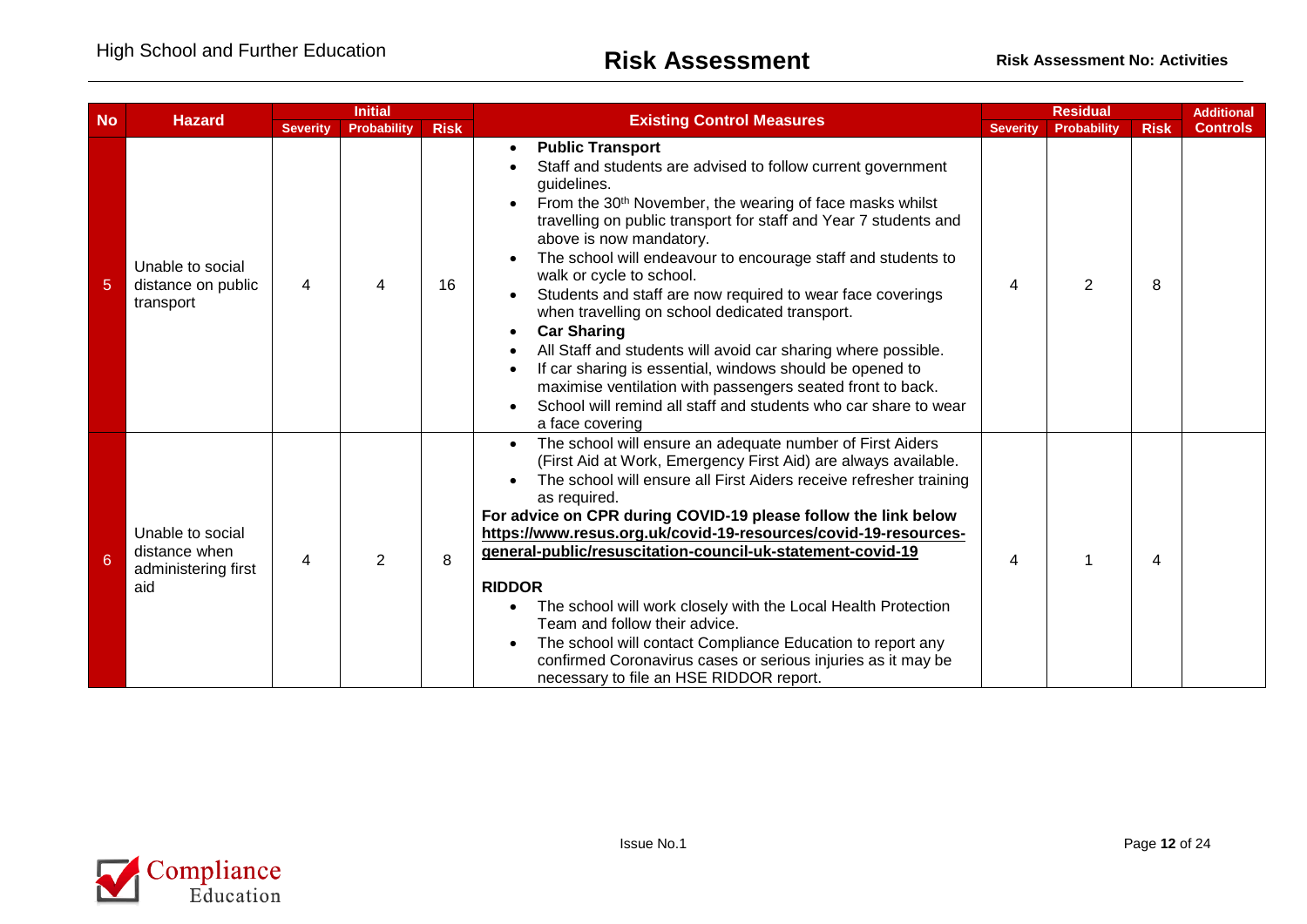| <b>No</b> |                                                                                   |                 | <b>Initial</b>     |             |                                                                                                                                                                                                                                                                                                                                                                                                                                                                                                                                                                                                                                                                                                                                                                                                                                                                                                                                                                                                                                                                                                             |                          | <b>Residual</b>    |             | <b>Additional</b> |
|-----------|-----------------------------------------------------------------------------------|-----------------|--------------------|-------------|-------------------------------------------------------------------------------------------------------------------------------------------------------------------------------------------------------------------------------------------------------------------------------------------------------------------------------------------------------------------------------------------------------------------------------------------------------------------------------------------------------------------------------------------------------------------------------------------------------------------------------------------------------------------------------------------------------------------------------------------------------------------------------------------------------------------------------------------------------------------------------------------------------------------------------------------------------------------------------------------------------------------------------------------------------------------------------------------------------------|--------------------------|--------------------|-------------|-------------------|
|           | <b>Hazard</b>                                                                     | <b>Severity</b> | <b>Probability</b> | <b>Risk</b> | <b>Existing Control Measures</b><br><b>Severity</b>                                                                                                                                                                                                                                                                                                                                                                                                                                                                                                                                                                                                                                                                                                                                                                                                                                                                                                                                                                                                                                                         |                          | <b>Probability</b> | <b>Risk</b> | <b>Controls</b>   |
|           | Cleaning                                                                          | 4               | 3                  | 12          | A high standard of cleaning will be maintained.<br>$\bullet$<br>Cleaning checklists/ records to be kept.<br>Additional cleaning should remain where required i.e. where<br>toilets, outdoor / indoor equipment is being shared by different<br>learning groups.<br>PPE is provided for cleaning staff.<br>Staff are trained in the safe use of PPE and COSHH.<br>The school is cleaned with normal household disinfectant.<br>Any contaminated (suspected/confirmed) waste should be<br>double bagged and stored for 72 hours before disposal.<br>All spillages of blood, faeces, saliva, vomit, nasal and eye<br>discharges should be cleaned up immediately (always wear<br>PPE).                                                                                                                                                                                                                                                                                                                                                                                                                         | $\overline{\mathcal{A}}$ |                    | 4           |                   |
| 8         | Staff/Students at<br>increased risk<br>(CEV/<br><b>BAME/Expectant</b><br>Mothers) | 5               | 4                  | 20          | Staff / students who may be at an increased risk may attend<br>the workplace/school as long as they are able to follow current<br>control measures.<br>Students previously considered CEV should attend school and<br>should follow the same COVID-19 guidance as the rest of the<br>school population. However, if a student has been advised to<br>isolate or reduce their social contact by their specialist, due to<br>the nature of their medical condition or treatment, rather than<br>because of the pandemic, they should continue to follow the<br>advice of their specialist. There is no change to this advice as<br>a result of the Government's Plan B.<br>Where necessary, individual risk assessments will be carried<br>out with support from Compliance Education<br>Staff/ students to follow advice given to them by their<br>GP/Medical professional.<br>Staff / students are to follow the latest government guidance at<br>all times, regarding the workplace.<br>Staff identified at increased risk can discuss with their<br>manager, any additional controls they feel necessary. | 5                        | $\overline{2}$     | 10          |                   |

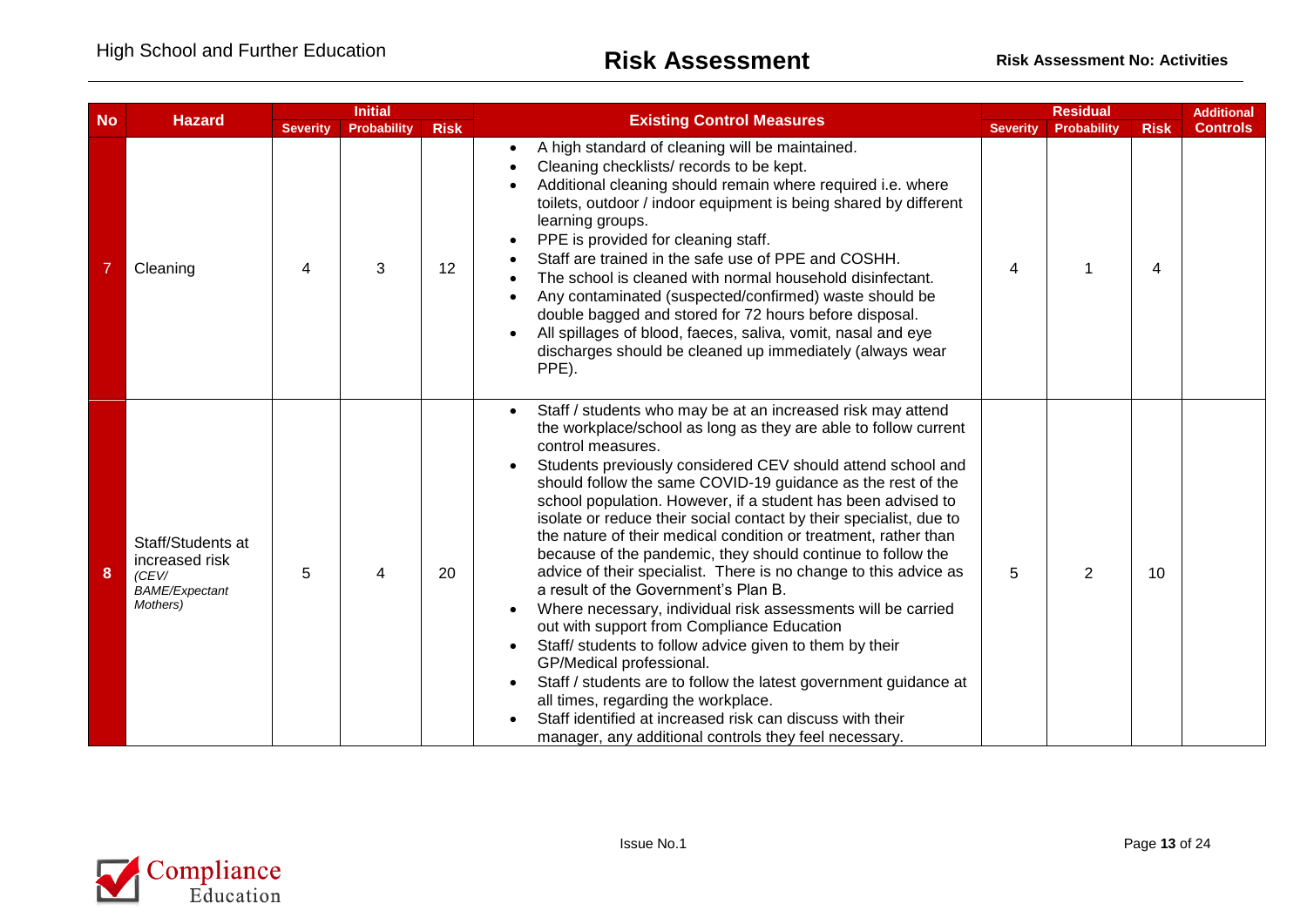| <b>No</b> | <b>Hazard</b>                |                 | <b>Initial</b>     |             |                                                                                                                                                                                                                                                                                                                                                                                                                                                                                                                                                                                                                                                                                                                                                                                                                                                                                                                                                                                                                                                                                                                                                                                                                                                                                                                                           |                 | <b>Residual</b>    |             | <b>Additional</b> |
|-----------|------------------------------|-----------------|--------------------|-------------|-------------------------------------------------------------------------------------------------------------------------------------------------------------------------------------------------------------------------------------------------------------------------------------------------------------------------------------------------------------------------------------------------------------------------------------------------------------------------------------------------------------------------------------------------------------------------------------------------------------------------------------------------------------------------------------------------------------------------------------------------------------------------------------------------------------------------------------------------------------------------------------------------------------------------------------------------------------------------------------------------------------------------------------------------------------------------------------------------------------------------------------------------------------------------------------------------------------------------------------------------------------------------------------------------------------------------------------------|-----------------|--------------------|-------------|-------------------|
|           |                              | <b>Severity</b> | <b>Probability</b> | <b>Risk</b> | <b>Existing Control Measures</b>                                                                                                                                                                                                                                                                                                                                                                                                                                                                                                                                                                                                                                                                                                                                                                                                                                                                                                                                                                                                                                                                                                                                                                                                                                                                                                          | <b>Severity</b> | <b>Probability</b> | <b>Risk</b> | <b>Controls</b>   |
|           | Group Activities/<br>Lessons | 4               | 4                  | 16          | Physical Education should take place outside where possible<br>to maximise ventilation.<br>Resources that are shared between different learning groups,<br>such as Science, Art, DT, and sports equipment, will be<br>cleaned frequently / after each use.<br>All outdoor sports and supervised activities for students can<br>take place without restrictions on attendance. Activities taking<br>place outdoors can happen in groups of any number. This is<br>because the transmission risk is lower outside.<br>If communal areas are used for group activities/ lessons they<br>should be cleaned down after use.<br>All communal areas in use should remain well ventilated.<br>Activities such as singing should be carried out following latest<br>government guidance/ risk assessment.<br>CLEAPSS Covid 19 guidance will be followed for all DT,<br>Science, Sports and Food Tech Practical lessons.<br>Students will attend in PE kit for their designated PE day, this<br>will eliminate the need for changing rooms.<br>Learning groups will not share changing areas were possible.<br>Changing areas will be cleaned after use.<br>School will remain vigilant and aware of the additional risk of<br>infection in environments where singing, chanting, playing wind<br>or brass instruments, dance or drama takes place. |                 | っ                  | 8           |                   |

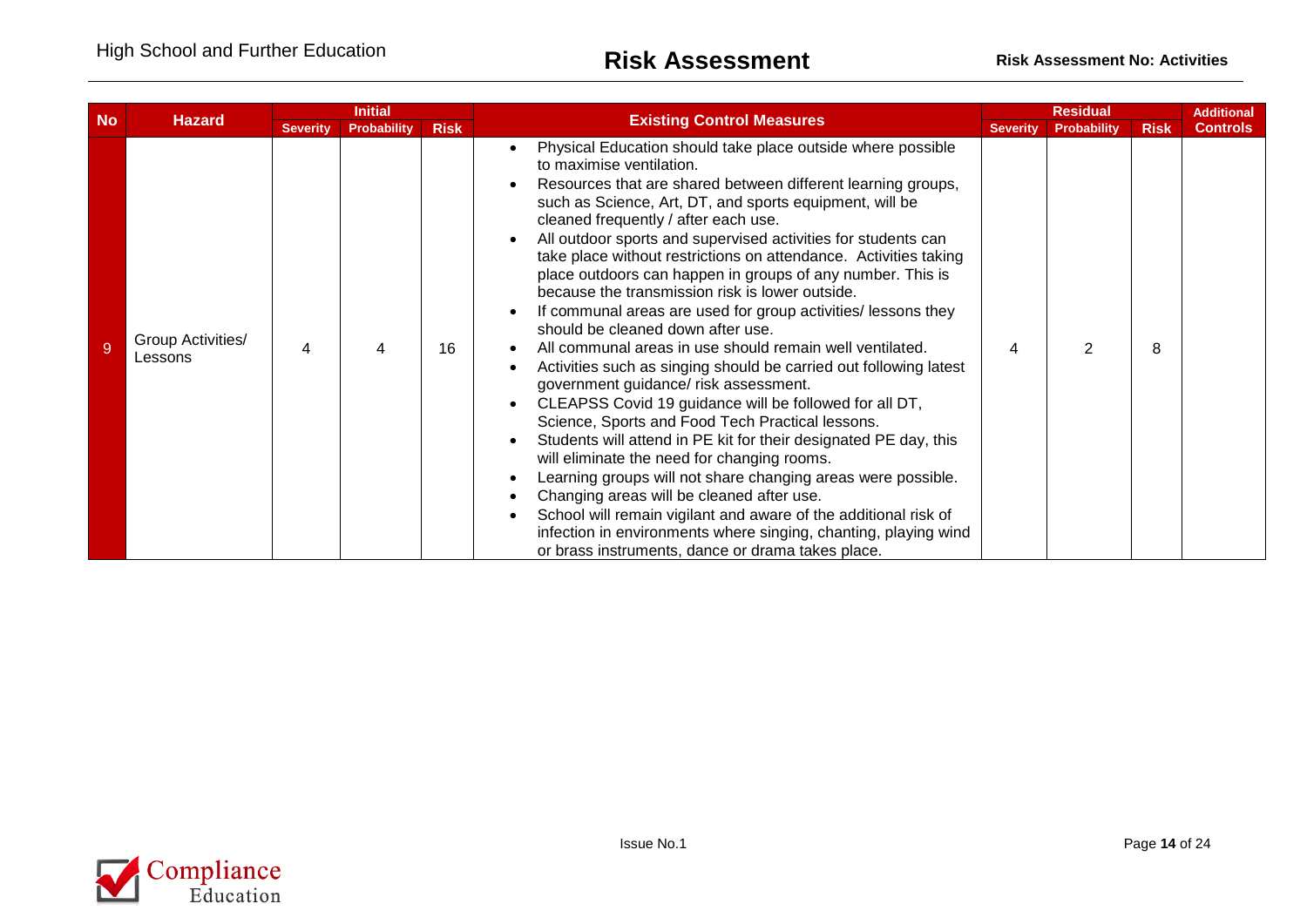| <b>No</b> |                                  |                 | <b>Initial</b>     |             |                                                                                                                                                                                                                                                                                                                                                                                                                                                                                                                                                                                                                                                                                                                                                                                                                                                                                                                                                                                                                                                                                                                                                                                                                                                                                                                                                                                                                                                                                                                                           |                 | <b>Residual</b> |             | <b>Additional</b> |
|-----------|----------------------------------|-----------------|--------------------|-------------|-------------------------------------------------------------------------------------------------------------------------------------------------------------------------------------------------------------------------------------------------------------------------------------------------------------------------------------------------------------------------------------------------------------------------------------------------------------------------------------------------------------------------------------------------------------------------------------------------------------------------------------------------------------------------------------------------------------------------------------------------------------------------------------------------------------------------------------------------------------------------------------------------------------------------------------------------------------------------------------------------------------------------------------------------------------------------------------------------------------------------------------------------------------------------------------------------------------------------------------------------------------------------------------------------------------------------------------------------------------------------------------------------------------------------------------------------------------------------------------------------------------------------------------------|-----------------|-----------------|-------------|-------------------|
|           | <b>Hazard</b>                    | <b>Severity</b> | <b>Probability</b> | <b>Risk</b> | <b>Existing Control Measures</b>                                                                                                                                                                                                                                                                                                                                                                                                                                                                                                                                                                                                                                                                                                                                                                                                                                                                                                                                                                                                                                                                                                                                                                                                                                                                                                                                                                                                                                                                                                          | <b>Severity</b> | Probability     | <b>Risk</b> | <b>Controls</b>   |
| 10        | Visitors/<br>contractors on site | 4               | 4                  | 16          | During school hours contractors or visitors will be allowed onto<br>the school premises and into the school building by making a<br>prior appointment with the Headteacher or Site Manager.<br>All contractors and visitors are instructed to report to the main<br>school reception upon arrival.<br>All contractors and visitors will be required to wear face<br>coverings whilst in school.<br>School will ask all contractors and visitors to take a lateral flow<br>device (LFD) test before entering the setting.<br>All contractors and visitors are asked for verbal or written<br>evidence to confirm the following statements:<br>I am at present not suffering from any symptoms or<br>$\circ$<br>have tested positive for coronavirus within the last 10<br>days.<br>No member of my household are displaying symptoms<br>or have tested positive for coronavirus within the last<br>10 days.<br>I have not been contacted by the NHS Test and Trace<br>$\circ$<br>service within the last 10 days.<br>The school reserves the right to deny access or request a<br>person to leave the school premises if the person was deemed<br>to be displaying coronavirus symptoms or being aggressive or<br>abusive to school staff.<br>Were possible, school will endeavour to ensure contractors<br>and visitors attend outside of normal school operating hours if<br>safe to do so,<br>The school will adopt a flexible approach to interviews, with<br>alternative options to face-to-face interviews offered where<br>possible | 4               |                 | 4           |                   |

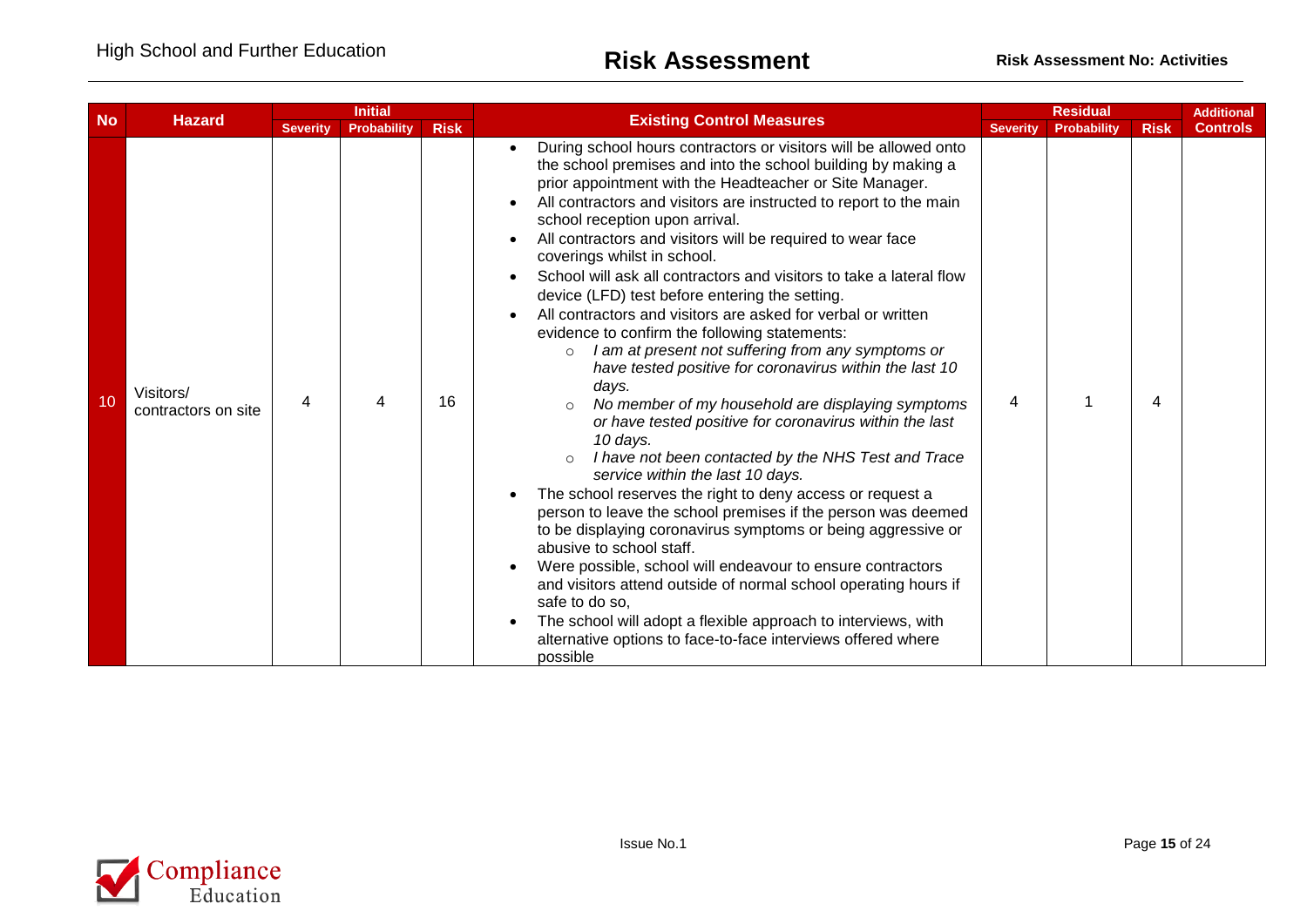| <b>No</b> |                                                          |                 | <b>Initial</b>     |             |                                                                                                                                                                                                                                                                                                                                                                                                                                                                                                                                                                                                                                                                                                                                                                                                                                                                                                                                                                                                                                                                                                                                                                                  |                 | <b>Residual</b>    |             |                                                                                                 |
|-----------|----------------------------------------------------------|-----------------|--------------------|-------------|----------------------------------------------------------------------------------------------------------------------------------------------------------------------------------------------------------------------------------------------------------------------------------------------------------------------------------------------------------------------------------------------------------------------------------------------------------------------------------------------------------------------------------------------------------------------------------------------------------------------------------------------------------------------------------------------------------------------------------------------------------------------------------------------------------------------------------------------------------------------------------------------------------------------------------------------------------------------------------------------------------------------------------------------------------------------------------------------------------------------------------------------------------------------------------|-----------------|--------------------|-------------|-------------------------------------------------------------------------------------------------|
|           | <b>Hazard</b>                                            | <b>Severity</b> | <b>Probability</b> | <b>Risk</b> | <b>Existing Control Measures</b>                                                                                                                                                                                                                                                                                                                                                                                                                                                                                                                                                                                                                                                                                                                                                                                                                                                                                                                                                                                                                                                                                                                                                 | <b>Severity</b> | <b>Probability</b> | <b>Risk</b> | <b>Controls</b>                                                                                 |
|           | <b>Educational Visits</b>                                | 4               | 4                  | 16          | Educational visits that are integral will take place following the<br>completion of an individual risk assessment.<br>Individual local authority guidance will be followed if traveling<br>between counties.<br>Local government transport guidance will be followed<br>School will consider whether to go ahead with planned<br>international educational visits, recognising the risk of<br>disruption to education resulting from the need to isolate and<br>test on arrival back into the UK. School will refer to the Foreign,<br>Commonwealth and Development Office travel advice and the<br>guidance on international travel before booking and travelling.<br>School will monitor Covid-19 restrictions that may impact<br>educational trips planned within other parts of the UK.<br>A full and thorough risk assessment will be carried out in<br>relation to educational visits to ensure any United Kingdom<br>Health Security Agency (UKHSA) advice is included as part of<br>that risk assessment.<br>General guidance about educational visits is available and is<br>supported by specialist advice from the Outdoor Education<br><b>Advisory Panel (OEAP).</b> | 4               | 2                  | 8           | <b>Ensure any</b><br>new<br>bookings<br>have<br>adequate<br>financial<br>protection<br>in place |
| 12        | <b>External clubs</b><br>hiring the school<br>facilities | 4               | 3                  | 12          | The school will only allow external clubs and organisations to<br>use/hire their facilities in line with latest government guidance.                                                                                                                                                                                                                                                                                                                                                                                                                                                                                                                                                                                                                                                                                                                                                                                                                                                                                                                                                                                                                                             | 4               |                    | 4           |                                                                                                 |

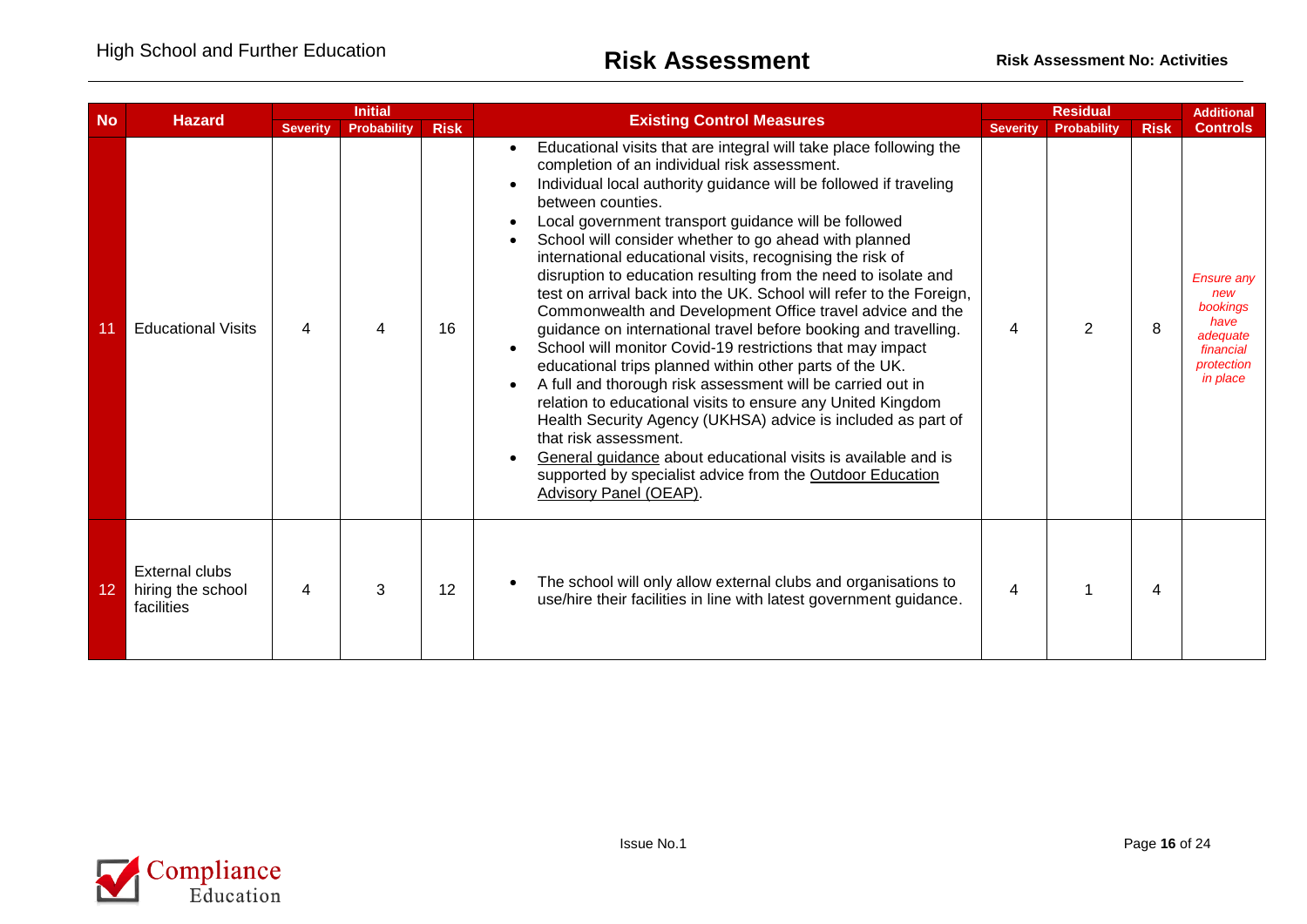| <b>No</b> | <b>Hazard</b>                                                               |                 | <b>Initial</b> |             |                                                                                                                                                                                                                                                                                                                                                                                                                                                                                                                                                                                                                                                                                                                                                                                                                                                                                                                                                                                                                                                                                                                                                                                                                                            |                 | <b>Residual</b> |             | <b>Additional</b> |
|-----------|-----------------------------------------------------------------------------|-----------------|----------------|-------------|--------------------------------------------------------------------------------------------------------------------------------------------------------------------------------------------------------------------------------------------------------------------------------------------------------------------------------------------------------------------------------------------------------------------------------------------------------------------------------------------------------------------------------------------------------------------------------------------------------------------------------------------------------------------------------------------------------------------------------------------------------------------------------------------------------------------------------------------------------------------------------------------------------------------------------------------------------------------------------------------------------------------------------------------------------------------------------------------------------------------------------------------------------------------------------------------------------------------------------------------|-----------------|-----------------|-------------|-------------------|
|           |                                                                             | <b>Severity</b> | Probability    | <b>Risk</b> | <b>Existing Control Measures</b>                                                                                                                                                                                                                                                                                                                                                                                                                                                                                                                                                                                                                                                                                                                                                                                                                                                                                                                                                                                                                                                                                                                                                                                                           | <b>Severity</b> | Probability     | <b>Risk</b> | <b>Controls</b>   |
| 13        | Unable to stop the<br>virus from<br>spreading<br>Personal<br><b>Hygiene</b> | 4               | 3              | 12          | <b>Transmission</b><br>All staff and students are reminded on regular basis to follow<br>good respiratory and hand hygiene to minimise the chance of<br>transmission.<br>All staff and students are asked to wear face coverings in<br>communal areas and whilst travelling to school on public and<br>dedicated school transport.<br>Handwashing<br>Handwashing facilities are available throughout the school.<br>Handwash notice and instructions are located throughout the<br>school.<br>All staff and students are aware of best practise.<br><b>Coughing and sneezing</b><br>All staff and students are encouraged to cover their mouth and<br>nose with a tissue.<br>Staff and students will wash hands after using or disposing of<br>tissues.<br>Spitting is discouraged.<br>Personal protective equipment (PPE).<br>Staff will follow previously issued guidance for the donning /<br>doffing of PPE.<br>PPE in place for cleaners as per MSDS and/or COSHH risk<br>assessments<br>PPE in place for cleaners when completing a deep clean<br>The correct PPE should be used when handling cleaning<br>chemicals.<br>PPE is worn as per the cleaning chemicals COSHH risk<br>assessment or MSDS.<br>PPE is worn by First Aiders. | 4               |                 | 4           |                   |

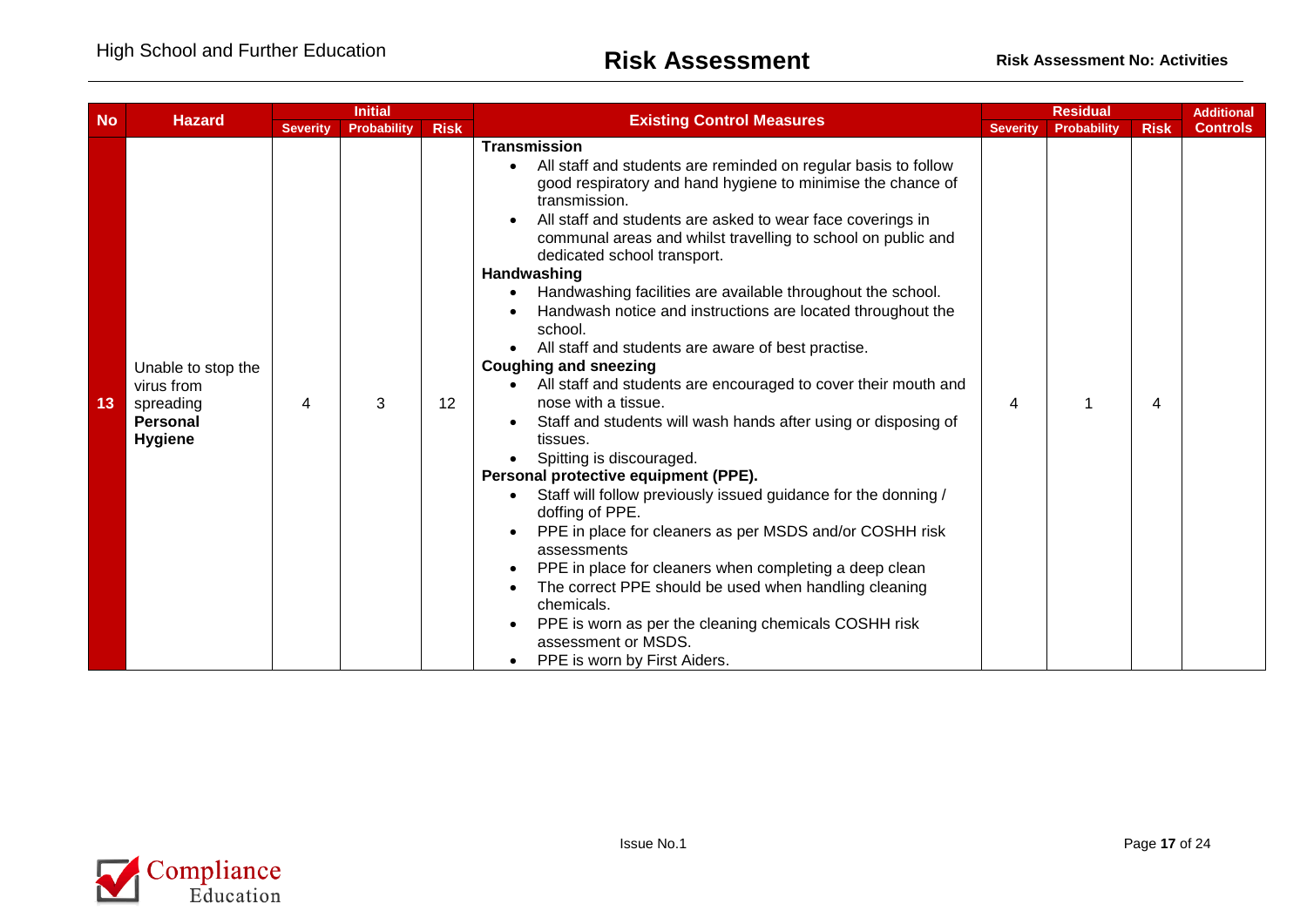|    |                                                                                                                                    |   |   |    | Deep Cleaning.                                                                                                                                                                                                                                                                                                                                                                                                                                                                                                                                                                                                                                                                                                                                                                                                                                                                                                                                                                                                                                                                                                                                                                                                                                                                                                                                                                                                                              |   |   |                |  |
|----|------------------------------------------------------------------------------------------------------------------------------------|---|---|----|---------------------------------------------------------------------------------------------------------------------------------------------------------------------------------------------------------------------------------------------------------------------------------------------------------------------------------------------------------------------------------------------------------------------------------------------------------------------------------------------------------------------------------------------------------------------------------------------------------------------------------------------------------------------------------------------------------------------------------------------------------------------------------------------------------------------------------------------------------------------------------------------------------------------------------------------------------------------------------------------------------------------------------------------------------------------------------------------------------------------------------------------------------------------------------------------------------------------------------------------------------------------------------------------------------------------------------------------------------------------------------------------------------------------------------------------|---|---|----------------|--|
| 14 | Failure to Deep<br>Clean the school<br>after a member of<br>staff or child is<br>suspected of<br>having<br>coronavirus<br>COVID-19 | 4 | 3 | 12 | Where possible the area is closed and secure for 48 to 72<br>hours before the commencement of the deep cleaning.<br>Suitable personal protective equipment is available - Fluid<br>resistant type IIR surgical mask, disposable gloves and apron,<br>disposable eye protection (where there is a risk of splashing).<br>Once used, all PPE is disposed of appropriately<br>Hands are washed before and after cleaning for at least 20<br>seconds.<br>Handwashing facilities are available i.e. hot water, soap, hand<br>sanitiser, paper towels etc.<br>Pregnant staff or staff with a low immune system must take<br>care and use the precautions available when dealing with<br>bodily fluids.<br>Cleaning of the environment,<br>Public areas where a symptomatic individual has passed<br>through and spent minimal time, such as corridors, but which<br>are not visibly contaminated with body fluids will be cleaned<br>thoroughly as normal.<br>All surfaces that the symptomatic person has come into contact<br>with will be cleaned and disinfected.<br>Use of disposable cloths or paper roll and disposable mop<br>heads, to clean all hard surfaces, floors, chairs, door handles<br>and sanitary fittings, following one of the options below:<br>Use a combined detergent disinfectant solution at a dilution of<br>1,000 parts per million available chlorine.<br>A household detergent followed by disinfection (1000 ppm | 4 | 1 | $\overline{4}$ |  |
|    |                                                                                                                                    |   |   |    | av.cl.). Follow manufacturer's instructions for dilution,<br>application and contact times for all detergents and<br>disinfectants.<br>If an alternative disinfectant is used within the school, this<br>should be checked and ensure that it is effective against<br>enveloped viruses.<br>Staff will avoid creating splashes and spray when cleaning.<br>Any cloths and mop heads used will be disposed of and should                                                                                                                                                                                                                                                                                                                                                                                                                                                                                                                                                                                                                                                                                                                                                                                                                                                                                                                                                                                                                     |   |   |                |  |
|    |                                                                                                                                    |   |   |    | be put into waste bags as outlined below.<br>When items cannot be cleaned using detergents or laundered,<br>for example, upholstered furniture and mattresses, steam<br>cleaning will be used.                                                                                                                                                                                                                                                                                                                                                                                                                                                                                                                                                                                                                                                                                                                                                                                                                                                                                                                                                                                                                                                                                                                                                                                                                                              |   |   |                |  |

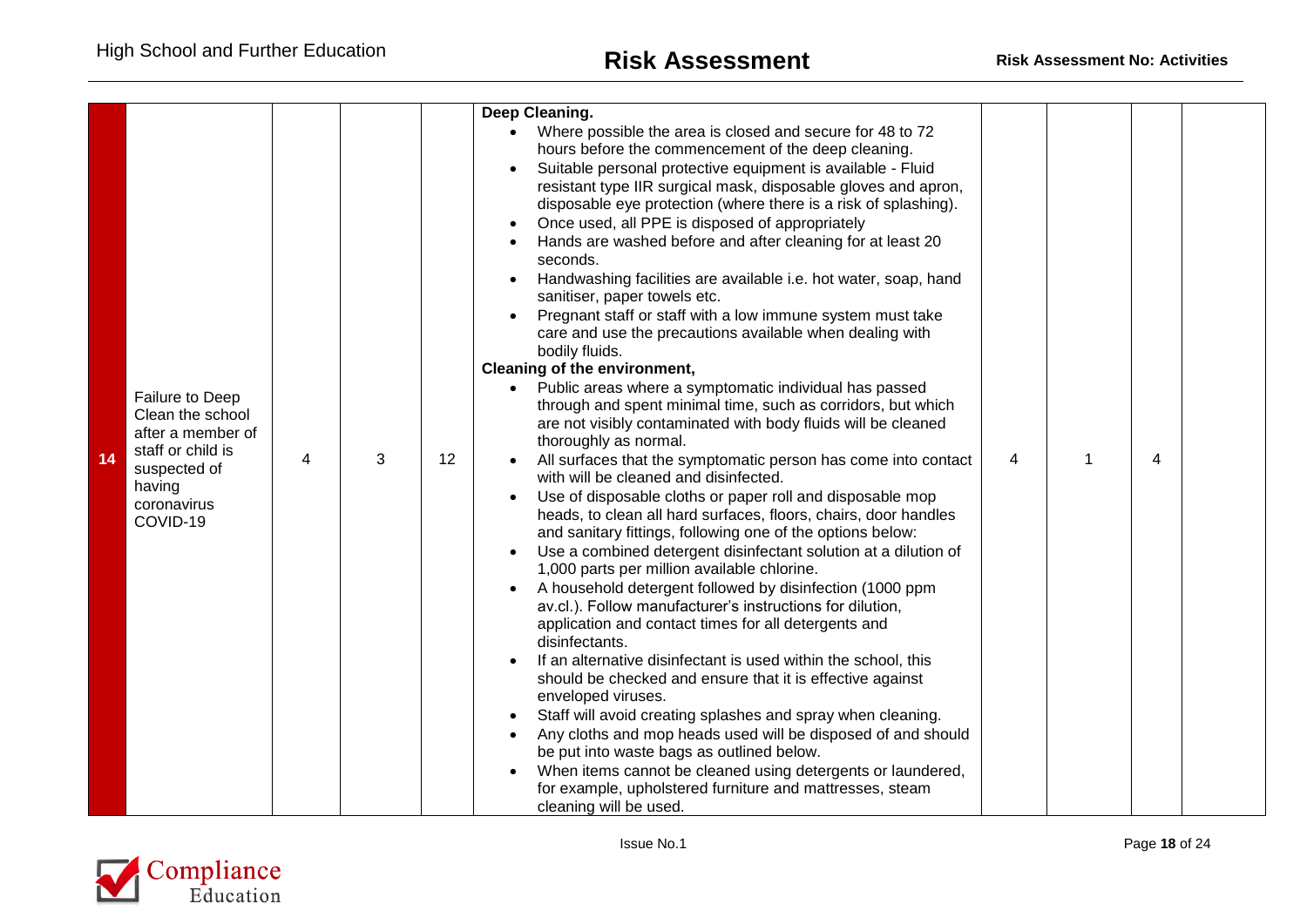| <b>No</b> |               |                 | <b>Initial</b>     |             |                                                                                                                                                                                                                                                                                                                                                                                                                                                                                                                                                                                                                                                                                                                                                                                                                                                                                                                                                                                                                                                                                                                                                                                                                                                                                                                                                                                                                                                           |                 | <b>Residual</b> |             | <b>Additional</b> |
|-----------|---------------|-----------------|--------------------|-------------|-----------------------------------------------------------------------------------------------------------------------------------------------------------------------------------------------------------------------------------------------------------------------------------------------------------------------------------------------------------------------------------------------------------------------------------------------------------------------------------------------------------------------------------------------------------------------------------------------------------------------------------------------------------------------------------------------------------------------------------------------------------------------------------------------------------------------------------------------------------------------------------------------------------------------------------------------------------------------------------------------------------------------------------------------------------------------------------------------------------------------------------------------------------------------------------------------------------------------------------------------------------------------------------------------------------------------------------------------------------------------------------------------------------------------------------------------------------|-----------------|-----------------|-------------|-------------------|
|           | <b>Hazard</b> | <b>Severity</b> | <b>Probability</b> | <b>Risk</b> | <b>Existing Control Measures</b>                                                                                                                                                                                                                                                                                                                                                                                                                                                                                                                                                                                                                                                                                                                                                                                                                                                                                                                                                                                                                                                                                                                                                                                                                                                                                                                                                                                                                          | <b>Severity</b> | Probability     | <b>Risk</b> | <b>Controls</b>   |
|           |               |                 |                    |             | Any items that are heavily contaminated with body fluids and<br>cannot be cleaned by washing will be disposed of.<br>If possible, the area will remain closed off and secure for 72<br>hours. After this time the amount of virus contamination will<br>have decreased substantially.<br><b>Clinical waste.</b><br>Waste from possible cases and cleaning of areas where<br>possible cases have been (including disposable cloths and<br>tissues):<br>1. Will be put in a plastic rubbish bag and tied when full.<br>2. The plastic bag will then be placed in a second bin bag and<br>tied.<br>3. It will be put in the nominated suitable and secure place and<br>marked for storage until the individual's test results are known<br>Waste will be stored safely and kept away from Students.<br>Waste is not stored in communal waste areas until negative<br>test results are known, or the waste has been stored for at<br>least 72 hours.<br>If the individual tests negative, waste will be disposed of in the<br>normal bins.<br>If the individual tests positive, then waste will be stored for at<br>least 72 hours and put in with the normal waste.<br>If storage for at least 72 hours is not appropriate, the school<br>will arrange for collection as a Category B infectious waste<br>either by your local waste collection authority if they currently<br>collect your waste or otherwise by a specialist clinical waste<br>contractor. |                 |                 |             |                   |

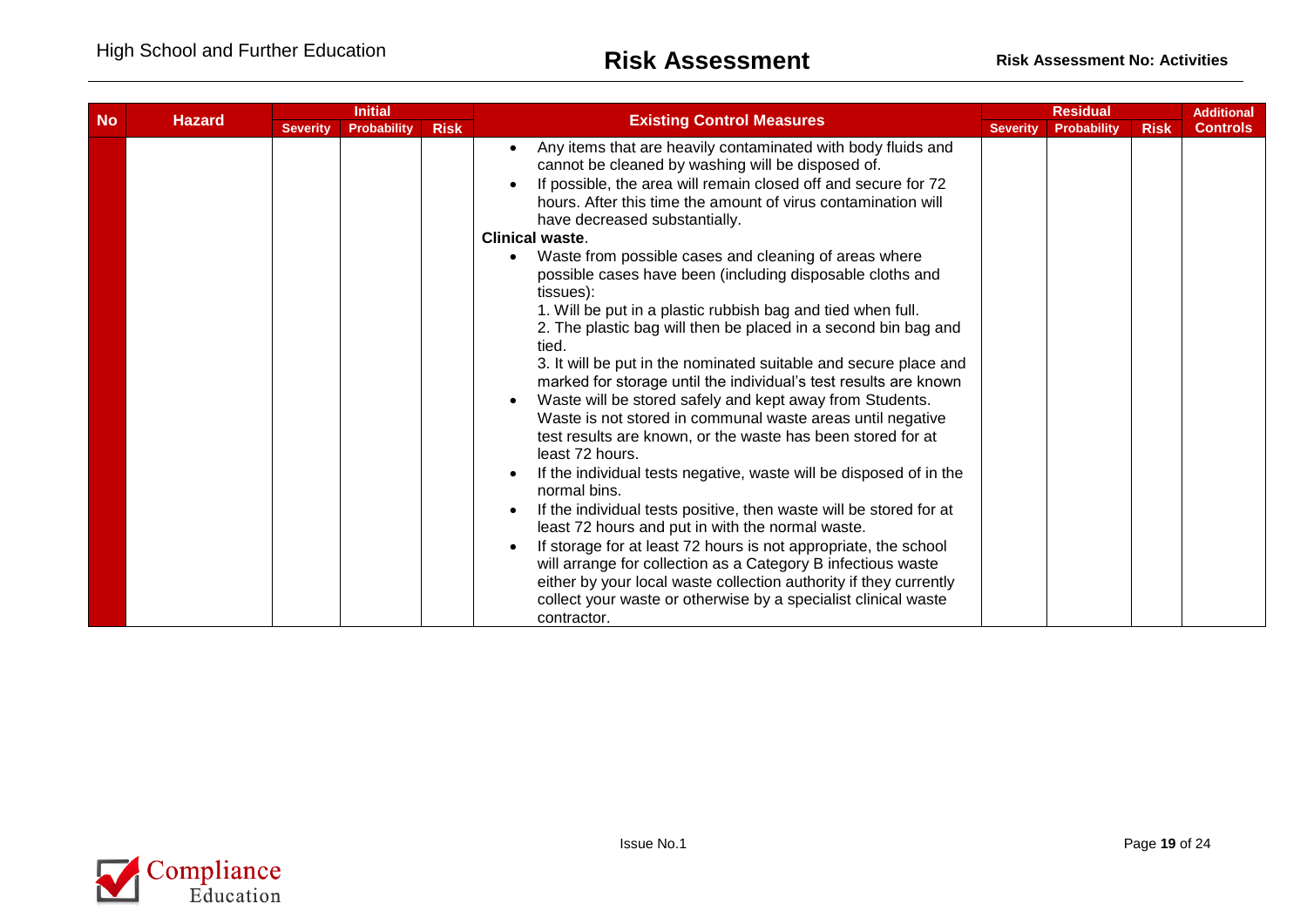|           |                       | <b>ACTION ARISING FROM RISK ASSESSMENT</b> |                           |                    |                          |
|-----------|-----------------------|--------------------------------------------|---------------------------|--------------------|--------------------------|
| <b>No</b> | <b>Risk</b><br>Rating | <b>Action Required:</b>                    | Person (s)<br>Responsible | <b>Target Date</b> | Date<br><b>Completed</b> |
|           |                       |                                            |                           |                    |                          |
|           |                       |                                            |                           |                    |                          |
|           |                       |                                            |                           |                    |                          |
|           |                       |                                            |                           |                    |                          |
|           |                       |                                            |                           |                    |                          |
|           |                       |                                            |                           |                    |                          |

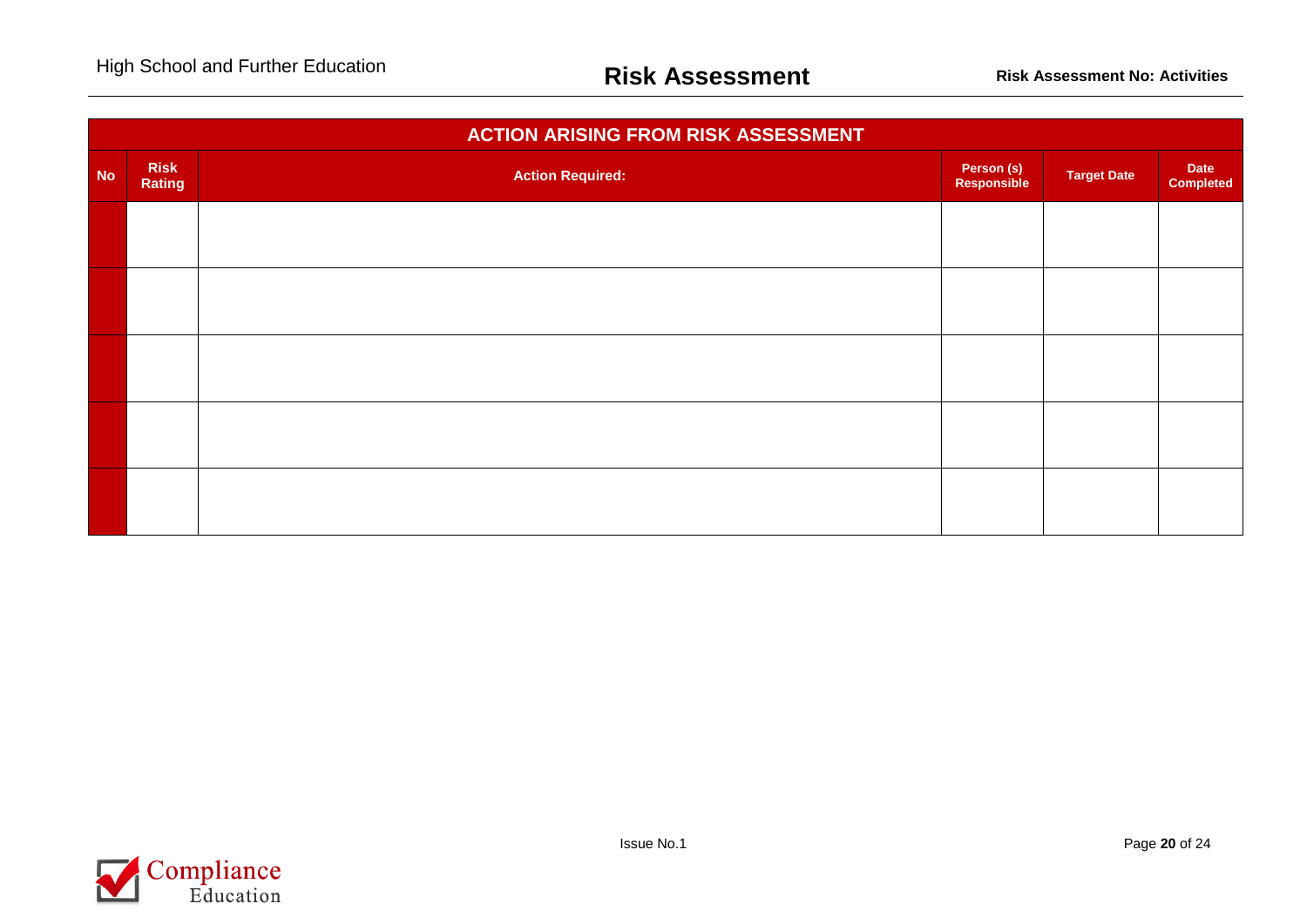## **Useful Websites**

| <b>Health and Safety Responsibilities</b>                           | https://www.gov.uk/government/publications/health-and-safety-advice-for-         |
|---------------------------------------------------------------------|----------------------------------------------------------------------------------|
|                                                                     | schools/responsibilities-and-duties-for-schools                                  |
|                                                                     | https://www.hse.gov.uk/services/education/sensible-leadership/school-            |
|                                                                     | leaders.htm                                                                      |
|                                                                     | https://www.hse.gov.uk/services/education/faqs.htm#a1                            |
| <b>Business Continuity Plan</b>                                     | https://www.gov.uk/guidance/emergencies-and-severe-weather-schools-and-          |
|                                                                     | early-years-settings                                                             |
| Guidance for full opening - schools (published 2 <sup>nd</sup> July | https://www.gov.uk/government/publications/actions-for-schools-during-the-       |
| 2020)                                                               | coronavirus-outbreak/guidance-for-full-opening-schools                           |
| Current guidance on shielding                                       | https://www.gov.uk/government/publications/guidance-on-shielding-and-            |
|                                                                     | protecting-extremely-vulnerable-persons-from-covid-19/guidance-on-               |
|                                                                     | shielding-and-protecting-extremely-vulnerable-persons-from-covid-19              |
| Current guidance on Clinically vulnerable                           | https://www.gov.uk/government/publications/staying-alert-and-safe-social-        |
|                                                                     | distancing/staying-alert-and-safe-social-distancing#clinically-vulnerable-people |
| Other nonmedical vulnerable people                                  | https://www.gov.uk/government/publications/covid-19-review-of-disparities-       |
|                                                                     | in-risks-and-outcomes                                                            |
| Providing extra mental health support                               | https://www.gov.uk/government/news/extra-mental-health-support-for-pupils-       |
|                                                                     | and-teachers                                                                     |
|                                                                     | http://www.educationsupport.org.uk/                                              |
|                                                                     | https://www.eventbrite.co.uk/e/dfe-supporting-pupil-and-student-mental-          |
|                                                                     | wellbeing-tickets-110796856380                                                   |
| <b>Behaviour Expectations</b>                                       | https://www.gov.uk/government/publications/behaviour-and-discipline-in-          |
|                                                                     | schools                                                                          |
| <b>Remote Education Support</b>                                     | https://www.gov.uk/government/publications/actions-for-schools-during-the-       |
|                                                                     | coronavirus-outbreak/guidance-for-full-opening-schools#res                       |
|                                                                     | https://www.gov.uk/government/publications/coronavirus-covid-19-online-          |
|                                                                     | education-resources                                                              |
|                                                                     | https://educationendowmentfoundation.org.uk/covid-19-resources/covid-19-         |
|                                                                     | support-guide-for-schools/                                                       |
|                                                                     | https://edtech-demonstrator.lgfl.net/                                            |

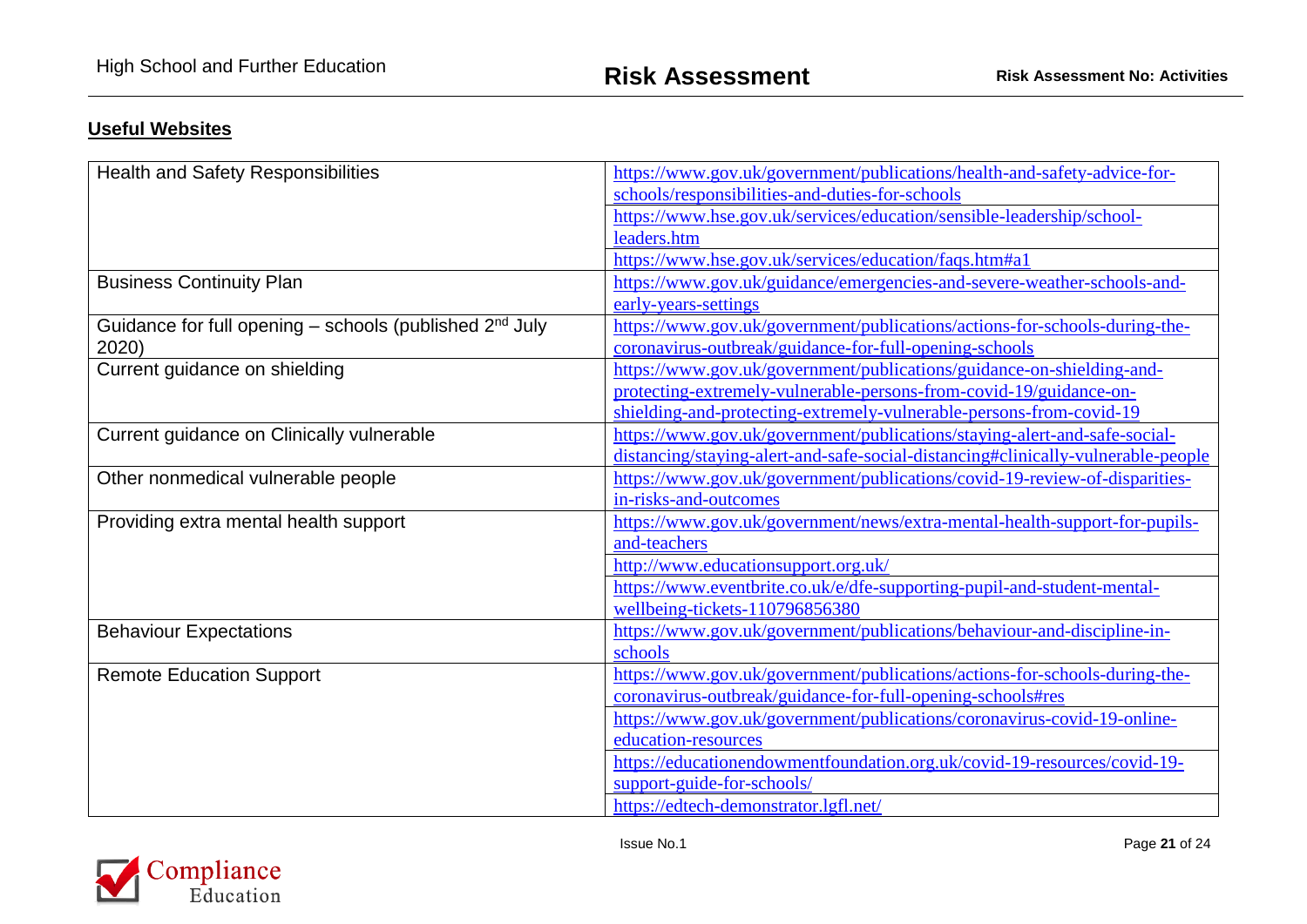|                                              | https://get-help-with-tech.education.gov.uk/about-bt-wifi                                           |
|----------------------------------------------|-----------------------------------------------------------------------------------------------------|
| <b>Coronavirus Symptoms</b>                  | https://www.gov.uk/guidance/nhs-test-and-trace-how-it-works#people-who-                             |
|                                              | develop-symptoms-of-coronavirus                                                                     |
| Stay at home guidance                        | https://www.gov.uk/government/publications/covid-19-stay-at-home-guidance                           |
| Arranging a Test                             | https://www.gov.uk/guidance/coronavirus-covid-19-getting-tested                                     |
| <b>Testing and Tracing</b>                   | https://www.nhs.uk/conditions/coronavirus-covid-19/testing-and-tracing/                             |
| Contacting your Local Health Protection Team | https://www.gov.uk/guidance/contacts-phe-health-protection-teams                                    |
| Guidance on staff wearing PPE                | https://www.gov.uk/government/publications/safe-working-in-education-                               |
|                                              | childcare-and-childrens-social-care/safe-working-in-education-childcare-and-                        |
|                                              | childrens-social-care-settings-including-the-use-of-personal-protective-                            |
|                                              | equipment-ppe                                                                                       |
| Site Manager/Caretaker                       | https://www.hse.gov.uk/coronavirus/legionella-risks-during-coronavirus-                             |
|                                              | outbreak.htm                                                                                        |
|                                              | https://www.cibse.org/coronavirus-covid-19/emerging-from-lockdown                                   |
|                                              |                                                                                                     |
|                                              | https://www.hse.gov.uk/coronavirus/equipment-and-machinery/air-<br>conditioning-and-ventilation.htm |
| Cleaning                                     | https://www.gov.uk/government/publications/covid-19-decontamination-in-                             |
|                                              | non-healthcare-settings                                                                             |
| Catering                                     | https://www.gov.uk/government/publications/covid-19-guidance-for-food-                              |
|                                              | businesses/guidance-for-food-businesses-on-coronavirus-covid-19                                     |
| <b>Safer Travel</b>                          | https://www.gov.uk/guidance/coronavirus-covid-19-safer-travel-guidance-for-                         |
|                                              | passengers                                                                                          |
| <b>Educational Visits</b>                    | https://www.gov.uk/government/publications/coronavirus-covid-19-travel-                             |
|                                              | advice-for-educational-settings/coronavirus-travel-guidance-for-educational-                        |
|                                              | settings                                                                                            |
|                                              | https://www.gov.uk/government/publications/health-and-safety-on-educational-                        |
|                                              | visits/health-and-safety-on-educational-visits                                                      |
| Extra-curricular provision                   | https://www.gov.uk/government/publications/protective-measures-for-holiday-                         |
|                                              | or-after-school-clubs-and-other-out-of-school-settings-for-children-during-the-                     |
|                                              | coronavirus-covid-19-outbreak/protective-measures-for-out-of-school-settings-                       |
|                                              | during-the-coronavirus-covid-19-outbreak                                                            |

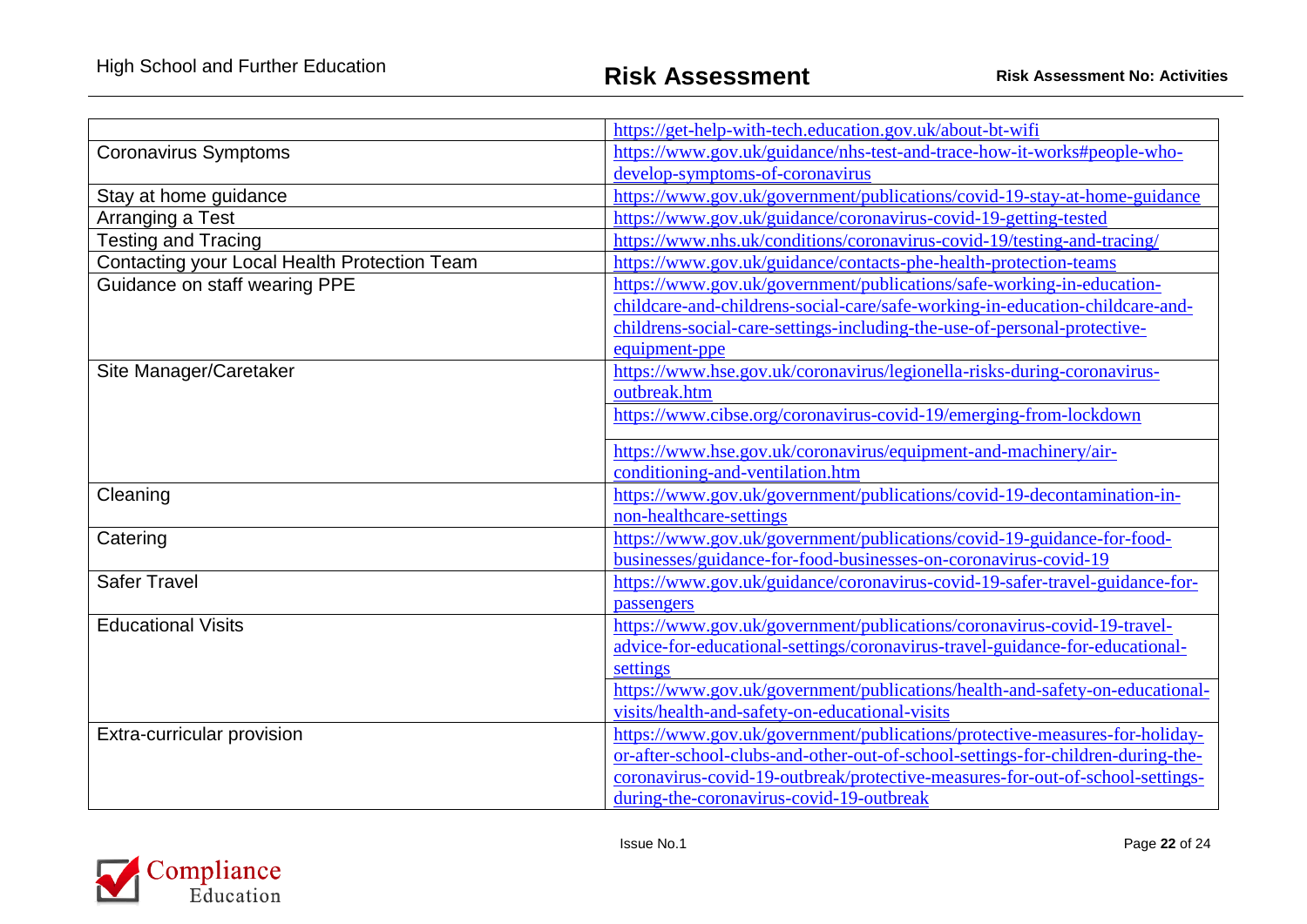| <b>Physical Education and Sports</b>  | https://www.gov.uk/government/publications/coronavirus-covid-19-guidance-      |  |  |  |
|---------------------------------------|--------------------------------------------------------------------------------|--|--|--|
|                                       | on-phased-return-of-sport-and-recreation                                       |  |  |  |
|                                       | https://www.sportengland.org/how-we-can-help/coronavirus                       |  |  |  |
|                                       | https://www.afpe.org.uk/physical-education/wp-content/uploads/COVID-19-        |  |  |  |
|                                       | Interpreting-the-Government-Guidance-in-a-PESSPA-Context-FINAL.pdf.            |  |  |  |
| Science and Design Technology         | http://www.cleapss.org.uk/                                                     |  |  |  |
|                                       | https://www.ase.org.uk/resources/health-and-safety-resources                   |  |  |  |
|                                       | https://www.data.org.uk/for-education/health-and-safety                        |  |  |  |
| <b>Guidance for Further Education</b> | https://assets.publishing.service.gov.uk/government/uploads/system/uploads/att |  |  |  |
|                                       | achment_data/file/1036792/November_FE_Operational_guidance.pdf                 |  |  |  |